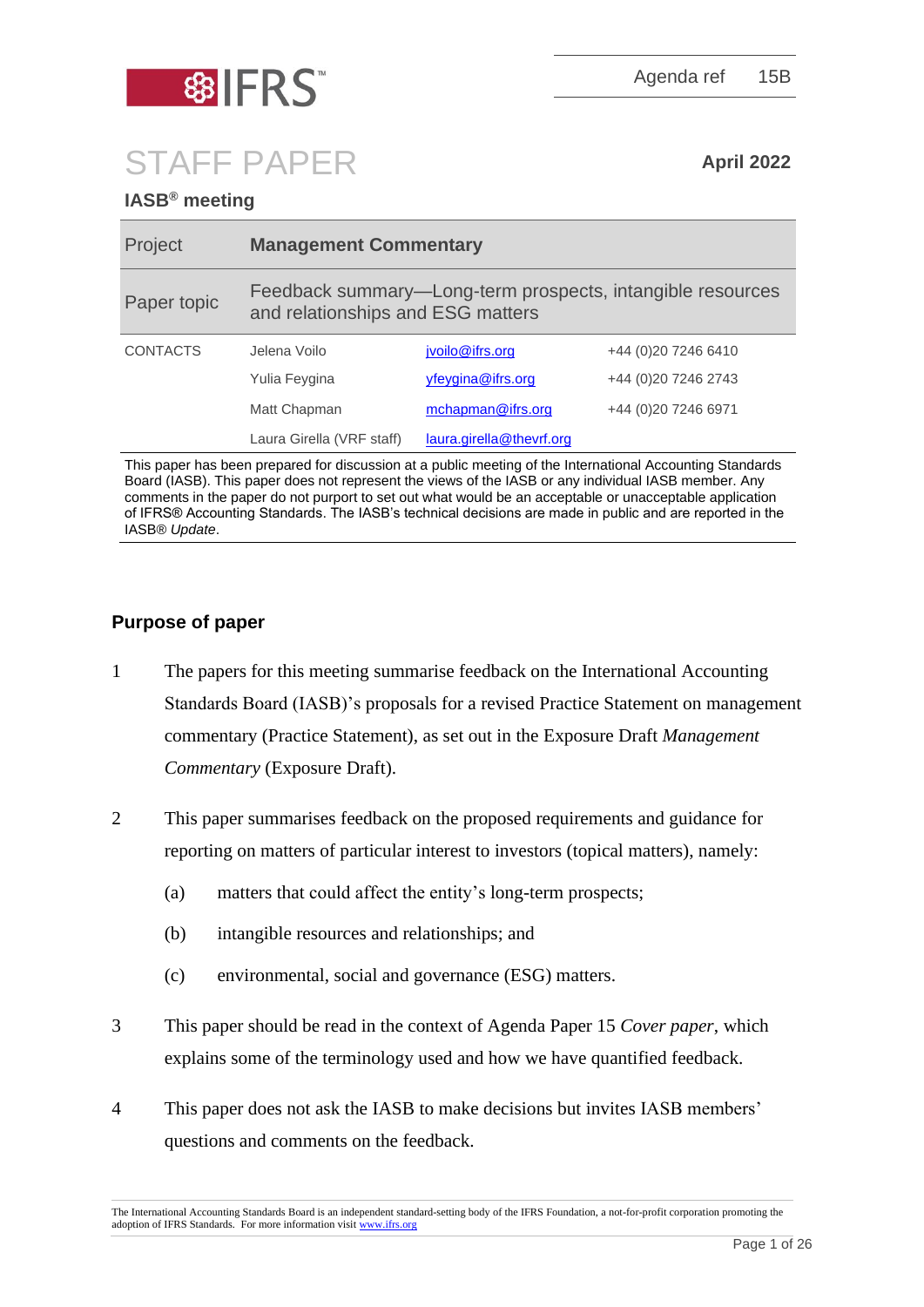## **Structure of paper**

- 5 This paper includes:
	- (a) a recap of the Exposure Draft proposals (paragraphs  $7-13$ );
	- (b) an overview of the key messages in the feedback (paragraphs [14](#page-3-1)[–18\)](#page-4-0);
	- (c) summaries of the feedback on:
		- (i) the overall approach to topical matters (paragraphs [19](#page-4-1)[–31\)](#page-11-0); and
		- (ii) the proposals on matters that could affect the entity's long-term prospects (paragraph [32\)](#page-12-0);
		- (iii) the proposals on intangible resources and relationships (paragraphs [33](#page-12-1)[–38\)](#page-15-0);
		- (iv) the need to address governance-related matters (paragraphs [39–](#page-15-1)[45\)](#page-19-0);
		- (v) other proposals on ESG matters (paragraphs [46–](#page-19-1)[52\)](#page-20-0); and
		- (vi) the examples related to topical matters (paragraphs [53](#page-22-0)[–57\)](#page-23-0).
- 6 An appendix to this paper notes respondents' detailed suggestions for requirements and guidance on reporting on governance-related matters.

#### **Exposure Draft proposals**

<span id="page-1-0"></span>7 The IASB started the Management Commentary project in the context of increased investors' interest in narrative reporting. The IASB noted particular interest in information about matters that increasingly affect the entity's ability to create value and generate cash flows, including in the long term—for example, information about intangible resources and relationships and about ESG matters. The IASB's research indicated that currently management commentaries sometimes lack such information. Identified shortcomings included: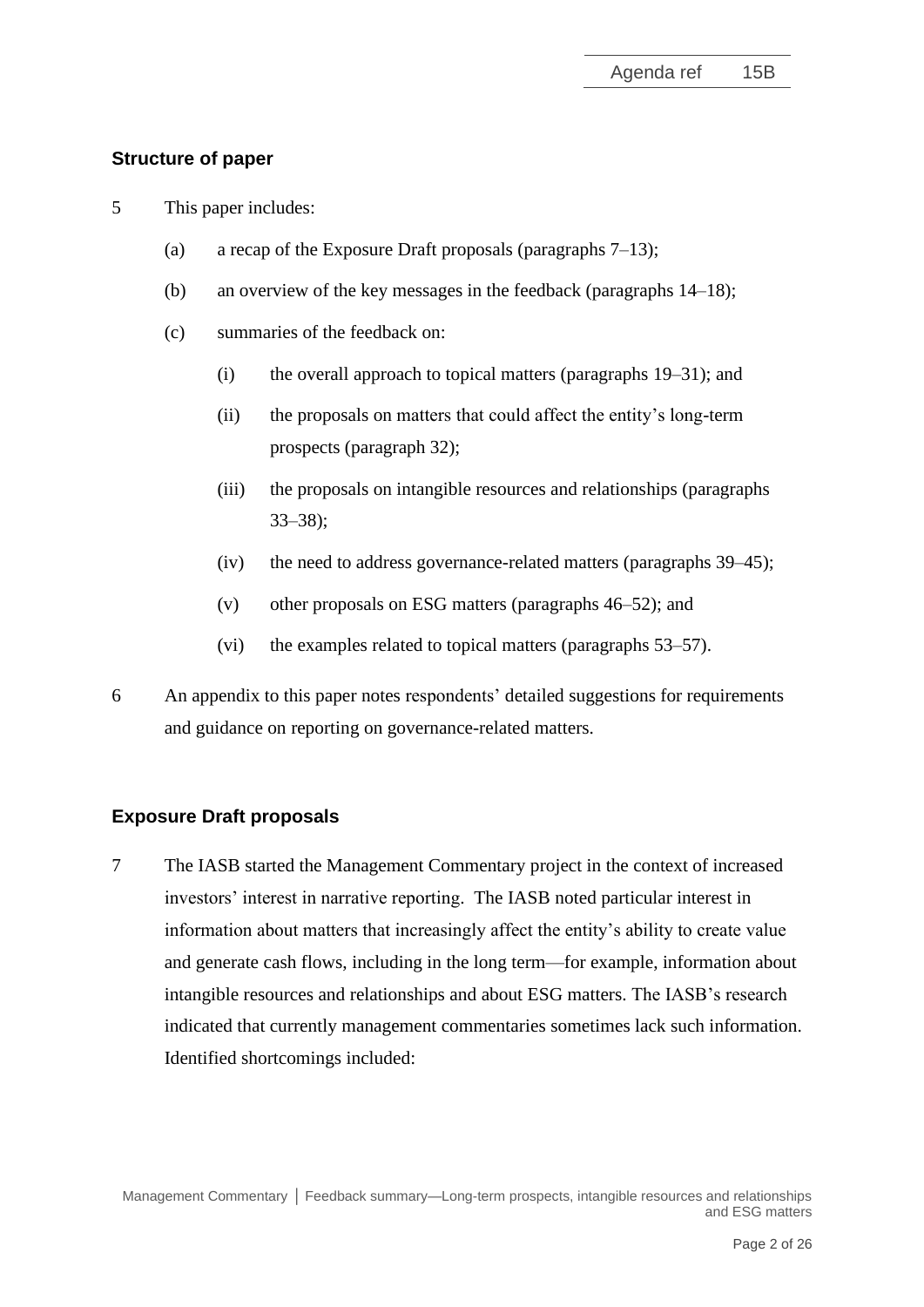- (a) insufficient discussion of matters that could affect the entity's long-term prospects, such as systemic risks or strategic challenges; and
- (b) insufficient information about intangible resources and relationships and ESG matters.
- 8 The proposals in the Exposure Draft were intended to address these shortcomings and to help management identify what information to provide on matters that could affect an entity's long-term prospects, on intangible resources and relationships and on ESG matters.
- 9 The Exposure Draft did not include a prescriptive list of information to be provided about these topical matters. Instead, the IASB's objectives-based proposals were intended to result in management commentary providing information about those matters that is specific to the entity and material to investors.
- 10 The proposed requirements and guidance that would apply to reporting on topical matters were included throughout the Exposure Draft rather than in a separate section. This is because:
	- (a) these matters may affect various aspects of the entity and its operations and so may need to be described throughout management commentary; and
	- (b) there is an overlap between these matters, for example, a relationship with the entity's specialist employees could be viewed as a key intangible relationship, a key social matter or a key matter affecting the entity's long-term prospects.
- 11 As a tool to help preparers, the Exposure Draft also included Appendix B which provided:
	- (a) an overview of requirements and guidance included throughout the Exposure Draft that management would likely need to consider in deciding what information to provide about topical matters; and
	- (b) examples showing how management might consider those requirements and guidance in identifying which matters are key and which information is material in the fact patterns described.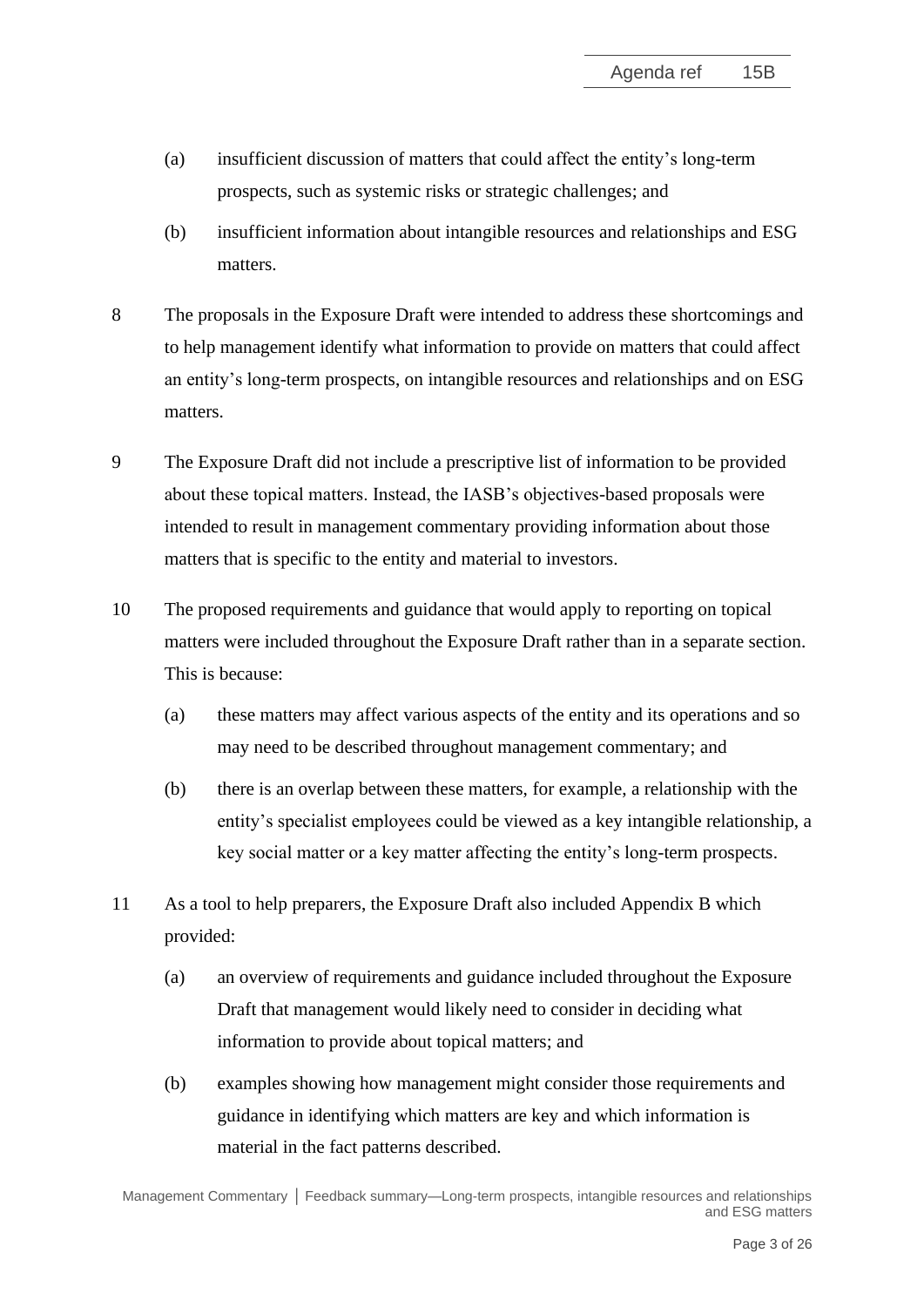- 12 The IASB did not propose to include explicit requirements on reporting on the entity's governance. Local laws typically regulate governance and may also require entities to provide specified information. However, paragraph B12 of Appendix B explained that management commentary may provide insights into aspects or consequences of an entity's governance. For example, some insight may be drawn from management's description of its strategy, from information on progress in managing key matters or from information about differences between metrics used for incentive plans and metrics used for monitoring progress in implementing management's strategy.
- <span id="page-3-0"></span>13 The Invitation to comment asked respondents whether the requirements and guidance proposed in the Exposure Draft would provide a suitable and sufficient basis for management to identify material information about topical matters.

## **Key messages in feedback**

- <span id="page-3-1"></span>14 More than half of the respondents commented on the proposed requirements and guidance on topical matters. Most of them broadly agreed that the proposals would provide a suitable and sufficient basis for reporting material information about topical matters.
- 15 Some respondents highlighted the need for connectivity between the requirements on topical matters, in particular on ESG matters, in the Practice Statement on management commentary and in the future International Sustainability Standards Board (ISSB)'s requirements.
- 16 While broadly agreeing with the IASB's proposals on topical matters, many respondents suggested further refinements, including suggestions for clarifying or expanding the proposed requirements and guidance on particular topical matters and related examples and for giving greater prominence to those requirements and guidance throughout the Practice Statement. Some of those respondents suggested specific sources that the IASB could consider in refining the proposals.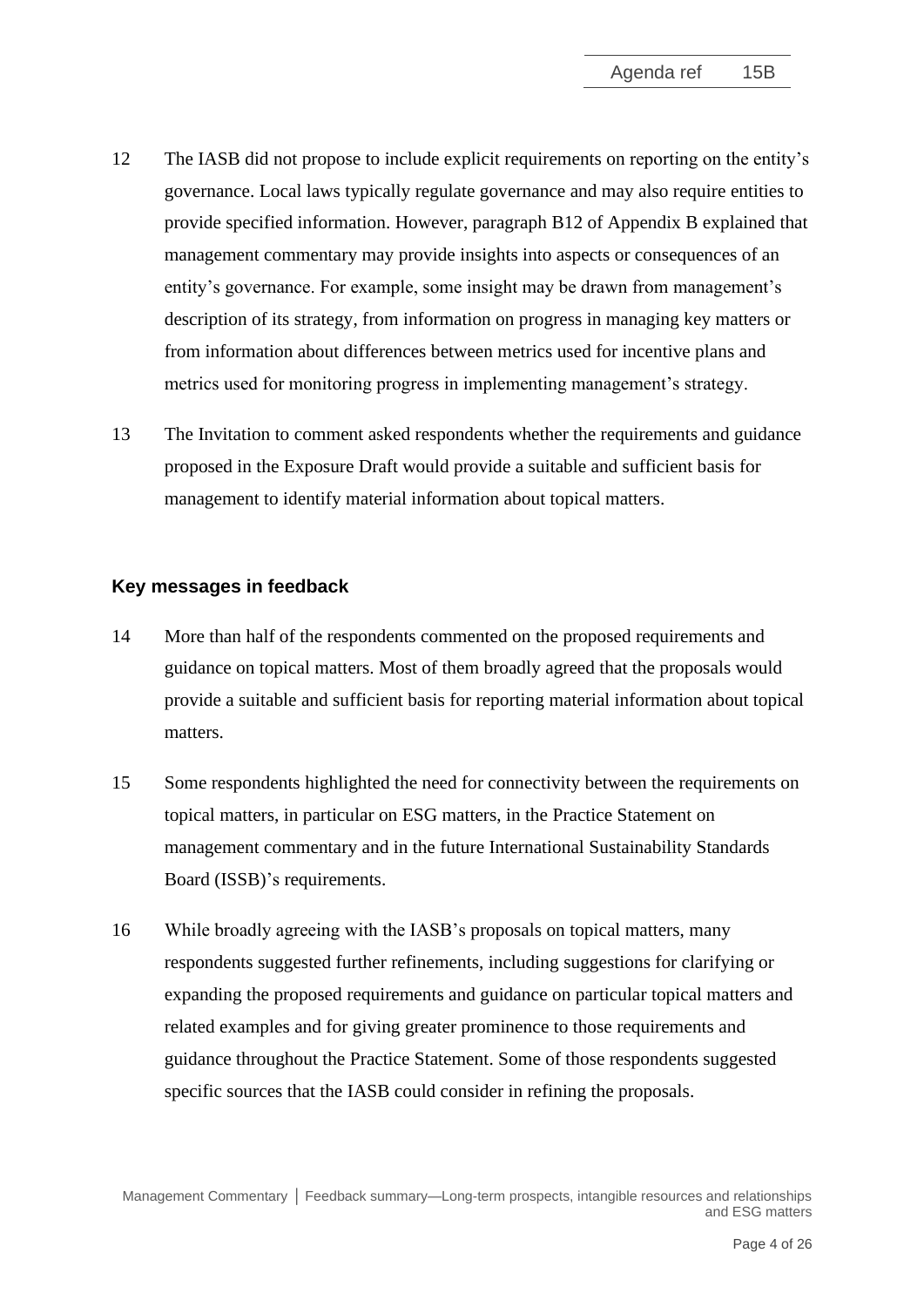- 17 Many of those commenting on topical matters—including many standard-setters, accountancy bodies, accounting firms and investors—expressed a view that the Practice Statement should explicitly address reporting on governance-related matters in management commentary. Almost all of them suggested that reporting on governance-related matters should focus on how such matters could affect the entity's ability to create value and generate cash flows and most made suggestions for governance-related information to be provided in management commentary.
- <span id="page-4-0"></span>18 Some respondents commenting expressed a view that the proposals would not provide a suitable and sufficient basis for reporting on topical matters. Some of them disagreed with the proposed focus on investors' information needs. A few others expressed a view that the proposals did not provide a sufficiently clear conceptual basis for reporting on topical matters or that the proposals were not sufficiently specific or prominent.

#### **Overall approach to topical matters**

#### *Broad support*

<span id="page-4-1"></span>19 More than half of the respondents commented on the question about the proposed requirements and guidance as a basis for reporting material information about topical matters. Most of these respondents broadly agreed that the proposals in the Exposure Draft would provide a suitable and sufficient basis for management to identify material information about topical matters that investors need. Some of the respondents commented specifically on the overview of requirements and guidance and the examples in Appendix B and expressed a view that they would be helpful to preparers.

> We think that Appendix B is excellent. Examples in them show that different companies have their own 'ESG and intangibles' elements to be disclosed. In such a sense, these requirements and guidance provide companies with willingness and confidence to explain those elements in their own value creation story. *CL38 WICI Global*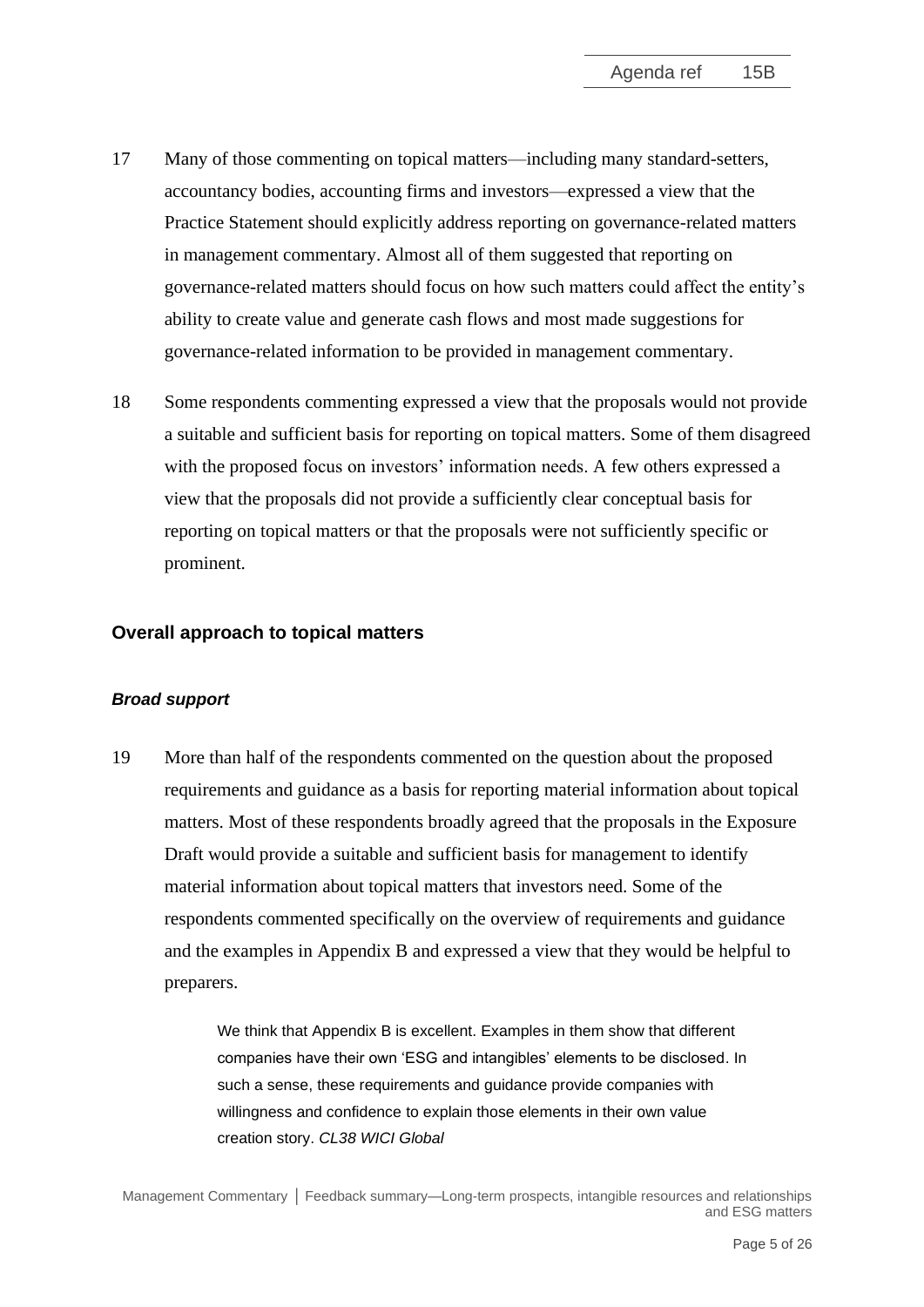20 A few respondents, in particular investors participating in the outreach, highlighted the importance of materiality as the general filter for including in management commentary information about topical matters.

> We agree that management commentary should provide information on matters that could affect the entity's long-term prospects, intangible resources and relationships, and environmental and social matters, where these are material and relevant to any of the content areas. *CL48 Australian Institute of Company Directors*

#### *Concerns*

- 21 Many of those commenting on the proposed requirements and guidance on topical matters expressed concern that the Exposure Draft did not explicitly address reporting on governance-related matters (see paragraphs [39](#page-15-1)[–45\)](#page-19-0).
- 22 A few respondents—while broadly agreeing with the proposed requirements and guidance on topical matters—stated that their concerns about the proposed objectivesbased approach would also apply to the proposals on topical matters. Specifically, they expressed concerns about:
	- (a) the proposed requirements and guidance on topical matters treating opportunities differently from risks (see also paragraph 35 of March 2022 Agenda Paper 15E *[Feedback summary—Disclosure objectives](https://www.ifrs.org/content/dam/ifrs/meetings/2022/march/iasb/ap15e-disclosure-objectives-and-areas-of-content.pdf) and areas of [content](https://www.ifrs.org/content/dam/ifrs/meetings/2022/march/iasb/ap15e-disclosure-objectives-and-areas-of-content.pdf)*, which discussed respondents' suggestion to broaden the 'risks' area of content to include both risks and opportunities).
	- (b) potential commercial sensitivity of some of the information on topical matters (see also paragraphs 43–51 of March 2022 [Agenda Paper 15E,](https://www.ifrs.org/content/dam/ifrs/meetings/2022/march/iasb/ap15e-disclosure-objectives-and-areas-of-content.pdf) which discussed feedback on disclosure of commercially sensitive information). In contrast, a few investors reiterated their concern that the flexibility of the proposed guidance may result in management omitting material information.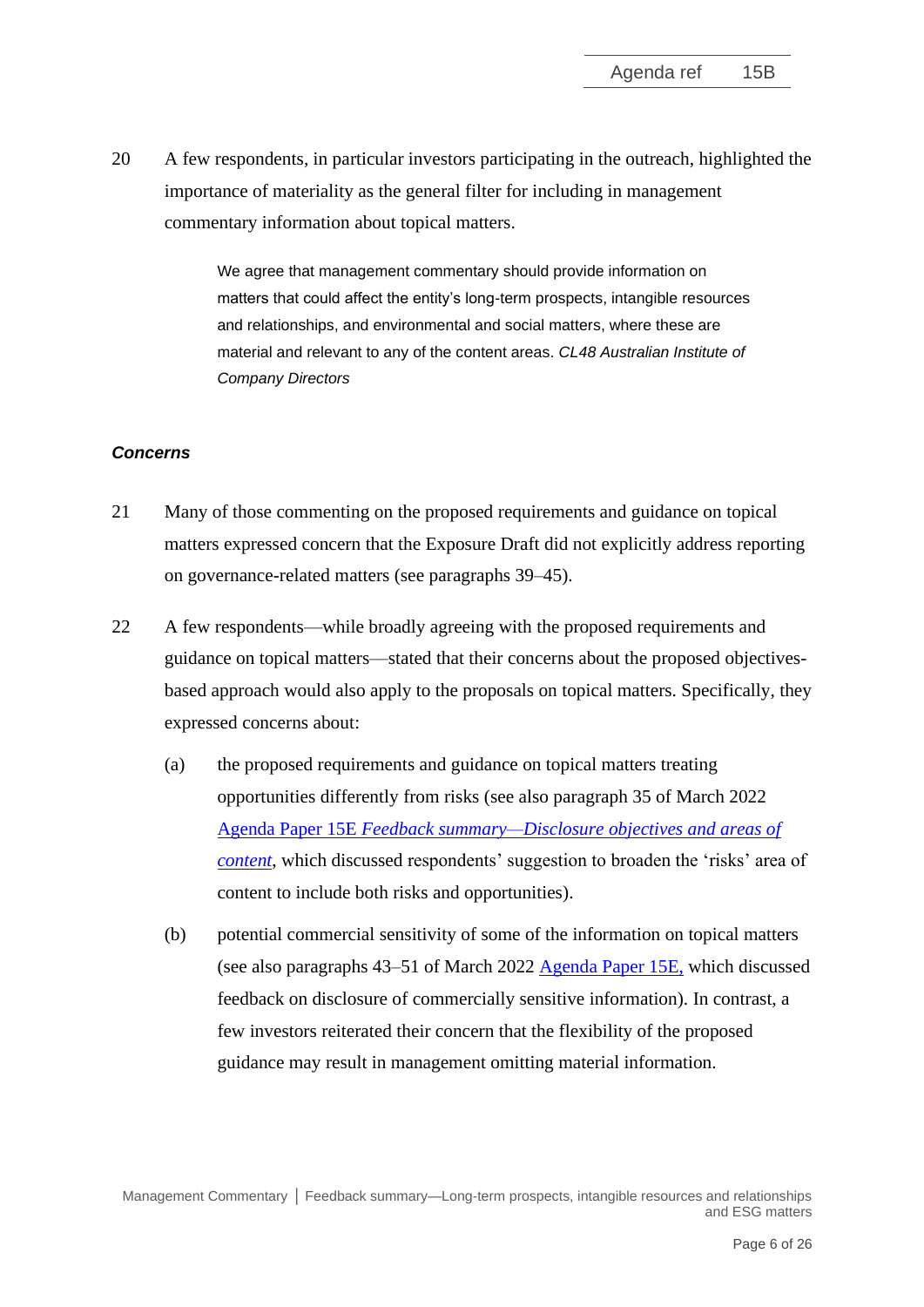- (c) potential personal liability risk related to making forward-looking statements, in particular related to the entity's longer-term prospects (see also paragraph 34 of the March 2022 Agenda Paper 15C *[Feedback summary—The objective of](https://www.ifrs.org/content/dam/ifrs/meetings/2022/march/iasb/ap15c-objective-of-management-commentary.pdf)  management commentary*, which discussed feedback on the long-term time horizon).
- (d) suitability of the proposed requirements and guidance as the basis for assurance of information provided on topical matters (see also paragraphs 29–31 in the March 2022 Agenda Paper 15D *[Feedback summary—Objectives-based](https://www.ifrs.org/content/dam/ifrs/meetings/2022/march/iasb/ap15d-objectives-based-approach.pdf)  [approach,](https://www.ifrs.org/content/dam/ifrs/meetings/2022/march/iasb/ap15d-objectives-based-approach.pdf)* which discussed respondents' concerns about the proposed objectives-based approach providing a suitable and sufficient basis for assurance).
- 23 A few respondents pointed out that reporting on topical matters, in particular on ESG, is a relatively new area of reporting. Therefore, they expressed a view that preparers may initially find it difficult or undesirable to provide some of the required information and it would take time for the practice to develop.
- 24 A few respondents suggested testing the suitability of the proposed requirements and guidance on topical matters. One respondent suggested field testing those requirements and guidance before publishing the final document. Another respondent expressed a view that the IASB should reassess the suitability of the requirements and guidance after their initial application:

There is helpful content in Appendix B to give preparers a clear indication of the types of issues they need to consider. An overly-prescriptive approach is unlikely to work. Nor should the IASB be drawn into adopting a 'spoon-feeding' approach.

We suggest reviewing the success of the guidance after, say, two or three years and considering whether further consultation with preparers and investors is necessary and whether amendments to the guidance are needed. *CL28 UK Shareholders' Association and ShareSoc*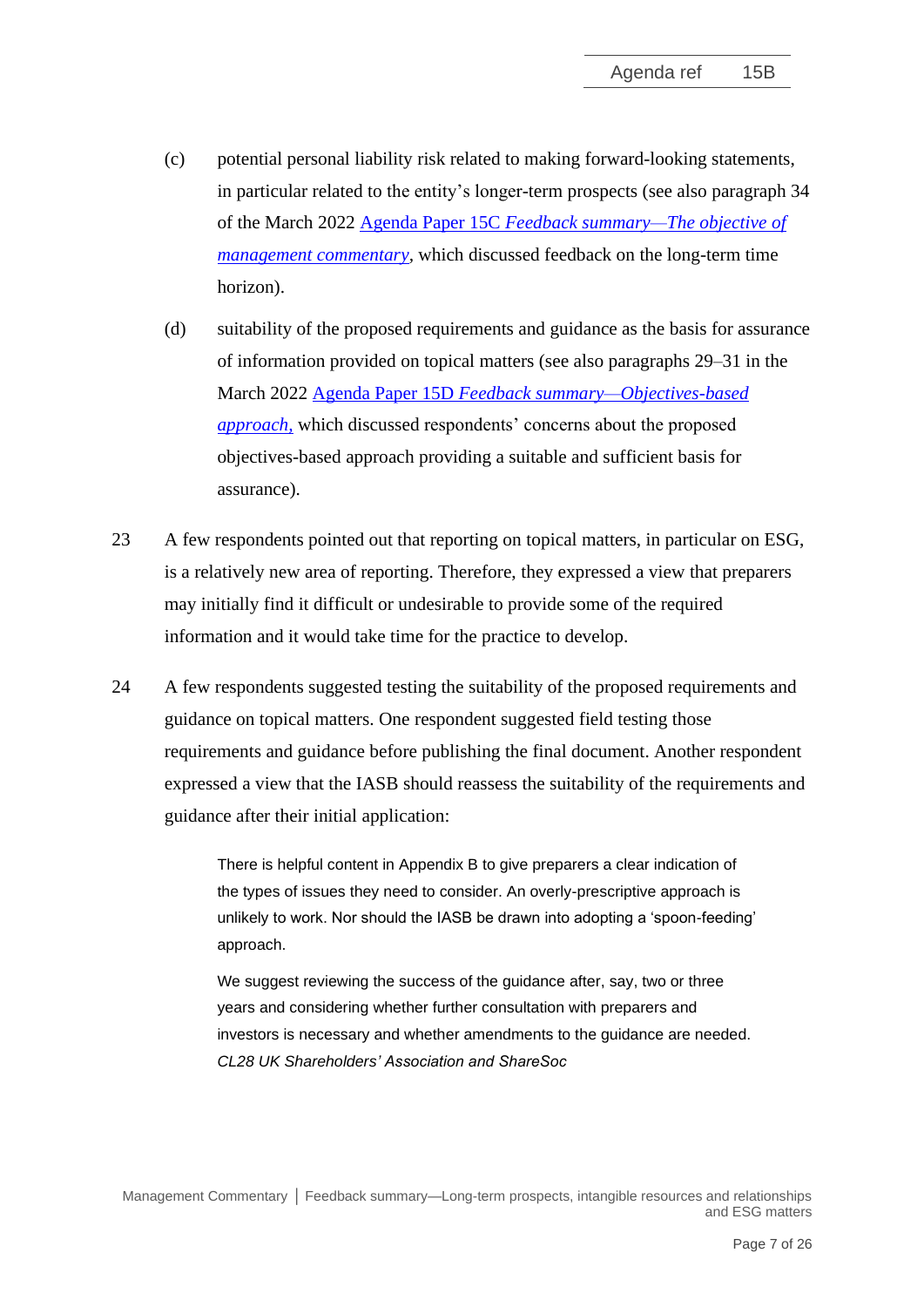#### *Interaction with the future ISSB requirements*

- 25 Some respondents commented on the interaction between the proposed requirements and guidance on topical matters —in particular on ESG matters—and the future requirements of the ISSB:
	- (a) most of these respondents highlighted the need for connectivity between the requirements of both boards (see also paragraphs 26–31 in the March 2022 Agenda Paper 15A *[Feedback summary—Project direction](https://www.ifrs.org/content/dam/ifrs/meetings/2022/march/iasb/ap15a-feedback-summary-project-direction.pdf)*).
	- (b) a few respondents expressed a view that because of the strong interaction with the future requirements of the ISSB, it is too early to assess whether the proposed requirements and guidance would provide a suitable and sufficient basis for identifying material information on topical matters to be included in management commentary:

The content of disclosure of ESG matters is planned to be discussed by the International Sustainability Standards Board (ISSB). Given such a situation, it is too hasty to prescribe disclosure of ESG matters in *Management Commentary*. In light of this, we request that the development of the draft Practice Statement as the IASB's solo project be abandoned and how to handle this project be considered jointly by the IASB and the ISSB. It is reasonable to postpone the finalization of the draft Practice Statement until then. *CL27 Keidanren*

- (c) a few respondents suggested developing an overarching framework for 'connected' reporting that would act as a basis for reporting on ESG matters and on intangible resources and relationships (see also paragraphs 58–62 of the March 2022 [Agenda Paper 15A\)](https://www.ifrs.org/content/dam/ifrs/meetings/2022/march/iasb/ap15a-feedback-summary-project-direction.pdf).
- (d) a few respondents suggested that detailed guidance relating to ESG matters should now be developed by the ISSB: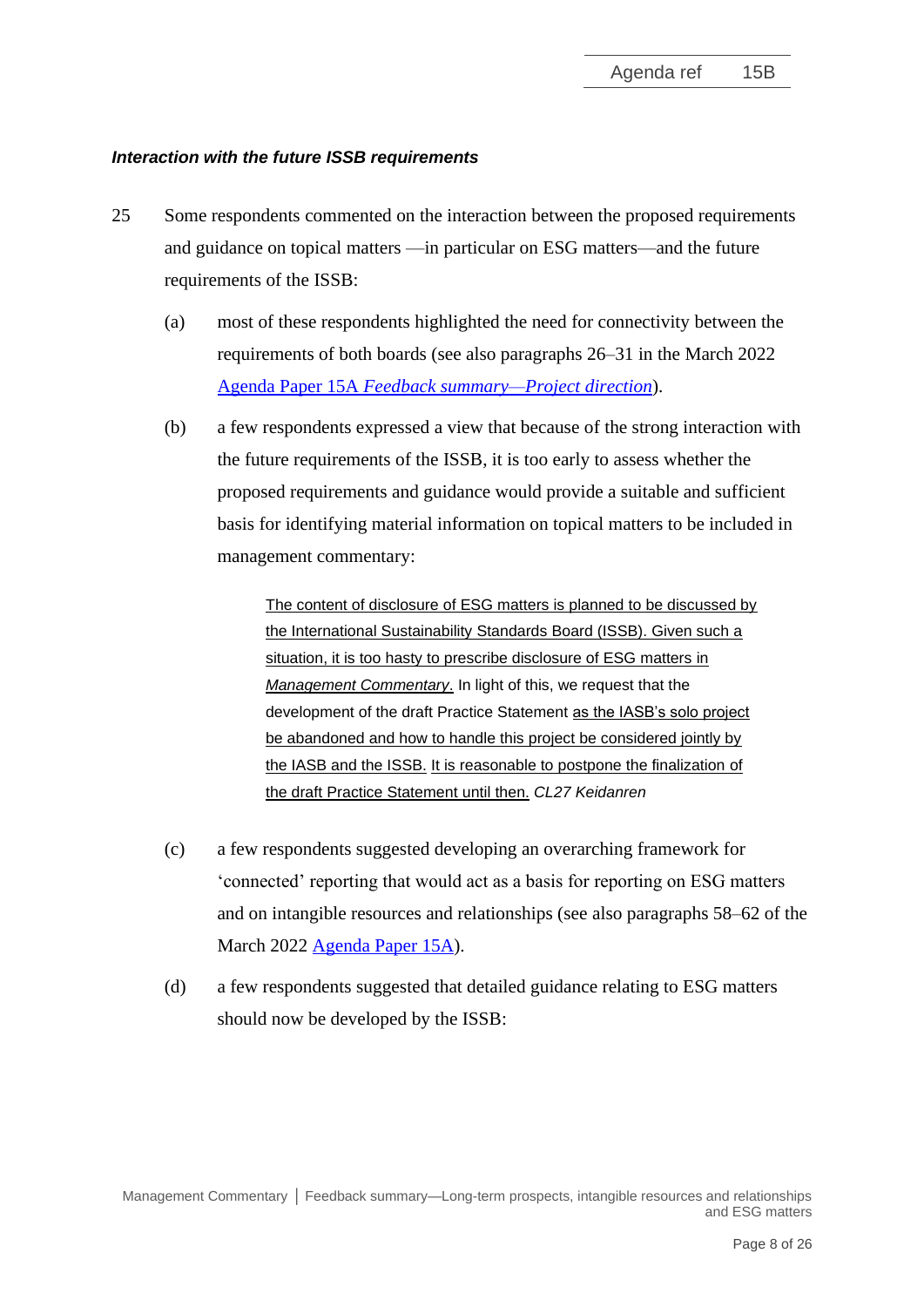While we believe there is helpful guidance in Appendix B, in particular examples showing how management might consider the requirements and guidance in identifying material information, we do not believe the Practice Statement is the right location for such detailed guidance. In particular, we believe that detailed guidance relating to ESG matters should now fall within the remit of the ISSB. *CL82 Institute of Chartered Accountants in England and Wales*

(e) a respondent suggested that the future requirements of the ISSB on sustainability-related disclosures should guide the requirements for management commentary.

#### *Suggestions for refinements to the proposals*

- 26 Many respondents welcomed the inclusion of the proposed requirements and guidance on topical matters in the Practice Statement but asked the IASB to:
	- (a) clarify or expand the proposed requirements and guidance on particular topical matters and related examples (see paragraphs [32](#page-12-0)[–57\)](#page-23-0). In addition, a few respondents suggested that the IASB should:
		- (i) provide more application guidance on making materiality judgements relating to information about those matters; and
		- (ii) align terminology in the Practice Statement with that of other established frameworks on topical matters.
	- (b) give greater prominence to requirements and guidance on topical matters throughout the Practice Statement:

However, we believe that more prominence should be given throughout the Practice Statement to ESG information as well as other aspects of non-financial information, including enterprise value-relevant information on intangibles, intellectual resources and human capital – e.g. under Resources and Relationships, and Risks. *CL21 KPMG*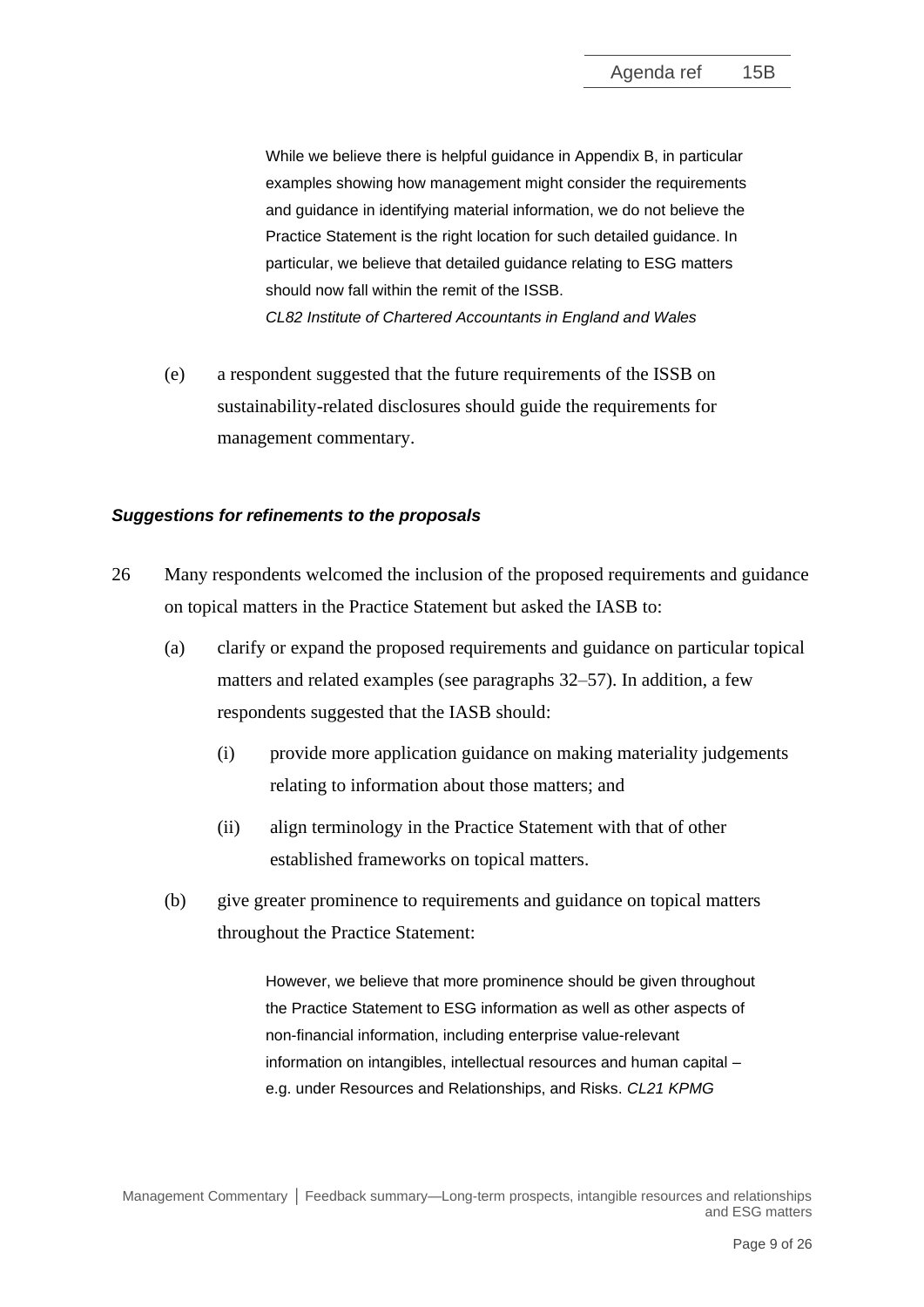- <span id="page-9-0"></span>27 Specific suggestions for increasing the prominence of the requirements and guidance on topical matters included:
	- (a) adding cross-references from requirements and guidance in the body of the Practice Statement to examples in Appendix B;
	- (b) adding hyperlinks from Appendix B to related paragraphs in the body of the Practice Statement; and
	- (c) reconsidering how examples are positioned and presented:

Chapter 15 includes examples of information that might be material but Table B.1 also includes examples of items that might be material for specified areas. This multi-layered approach makes the document complex and would be difficult to follow for those entities applying the Practice Statement. *CL10 UK Financial Reporting Council*

We would recommend the Board to include examples in the main body of the practice statement. These examples need not always be matched to specific disclosure objectives. Continuous examples, such as those discussed in the paragraph above, should be shown as one complete narrative, within the area of content to which they most relate.<sup>1</sup> *CL24 Association of Certified Chartered Accountants*

- 28 Some respondents suggested specific sources that the IASB could consider in clarifying and expanding the proposed requirements and guidance on topical matters, including:
	- (a) the work of the Climate Disclosure Standards Board and the Value Reporting Foundation, including the International Integrated Reporting Framework  $(\angle$ IR $>$ [Framework\)](https://www.integratedreporting.org/wp-content/uploads/2021/01/InternationalIntegratedReportingFramework.pdf);
	- (b) the Discussion Paper *[Better information on intangibles: which is the best way](https://www.efrag.org/Assets/Download?assetUrl=%2fsites%2fwebpublishing%2fSiteAssets%2fBetter%2520information%2520on%2520intangibles%2520-%2520which%2520is%2520the%2520best%2520way%2520to%2520go.pdf)  [to go?](https://www.efrag.org/Assets/Download?assetUrl=%2fsites%2fwebpublishing%2fSiteAssets%2fBetter%2520information%2520on%2520intangibles%2520-%2520which%2520is%2520the%2520best%2520way%2520to%2520go.pdf)* published by the EFRAG in August 2021;

 $1$  The comment letter referred to the example related to a pharmaceutical company discussed in items B1.8 and B1.11 of Table B1 in Appendix B.

Management Commentary **│** Feedback summary—Long-term prospects, intangible resources and relationships and ESG matters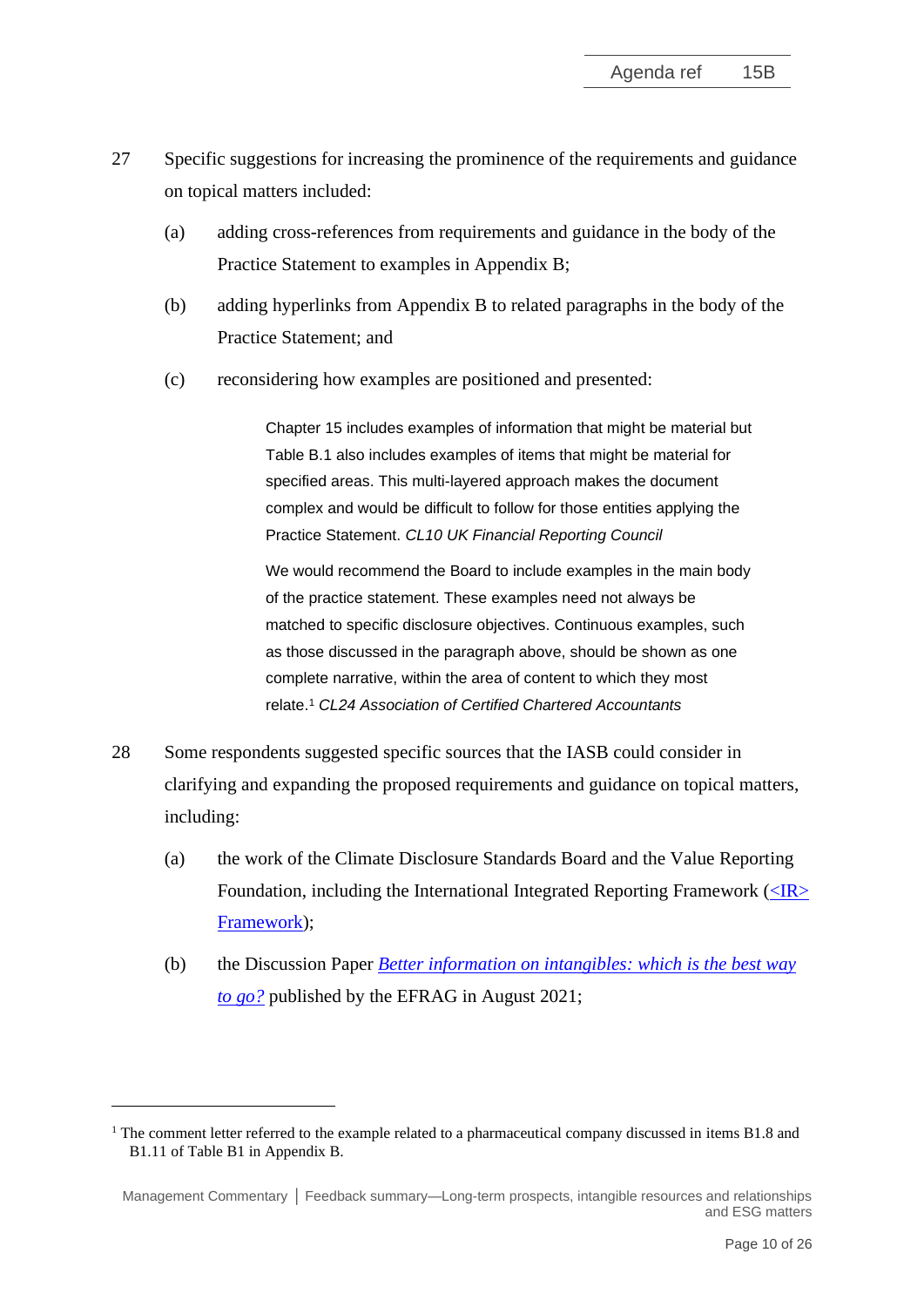- (c) the report *[Towards Sustainable Businesses: Good Practices in Business Model,](https://www.efrag.org/Assets/Download?assetUrl=/sites/webpublishing/SiteAssets/EFRAG%20PTF-RNFRO%20-%20Main%20Report.pdf)  [Risks and Opportunities Reporting in the EU](https://www.efrag.org/Assets/Download?assetUrl=/sites/webpublishing/SiteAssets/EFRAG%20PTF-RNFRO%20-%20Main%20Report.pdf)* published by the European Reporting Lab's Project Task Force on Reporting of Non-financial Risks and Opportunities and Linkage to the Business Model in October 2021;
- (d) the reports of the UK FRC Lab, including their report *[Taskforce on Climate](https://www.frc.org.uk/getattachment/09b5627b-864b-48cb-ab53-8928b9dc72b7/FRCLab-TCFD-Report_October_2021.pdf)[related Financial Disclosures \(TCFD\): ahead of mandatory reporting](https://www.frc.org.uk/getattachment/09b5627b-864b-48cb-ab53-8928b9dc72b7/FRCLab-TCFD-Report_October_2021.pdf)*;
- (e) the [WICI Intangibles Reporting Framework](https://www.wici-global.com/wirf/WICI_Intangibles_Reporting_Framework_v1.0.pdf) that sets out the principles for reporting on intangible resources and relationships;
- (f) the [Natural Capital Protocol](https://capitalscoalition.org/capitals-approach/natural-capital-protocol/?fwp_filter_tabs=training_material) and the [Social and Human Capital Protocol](https://capitalscoalition.org/capitals-approach/social-human-capital-protocol/) issued by the Capitals Coalition that set out guidance on identifying, measuring and valuing entities' direct and indirect impacts and dependencies on natural, social and human capitals; and
- (g) academic literature on categorisation of intangible resources and relationships.

#### *Disagreement*

- 29 Some respondents commenting expressed a view that the proposals in the Exposure Draft would not provide a suitable and sufficient basis for management to identify information about topical matters that needs to be included in management commentary.
- 30 Some of those respondents disagreed with the proposed focus on investors' information needs and expressed a view that such a focus would lead to provision of incomplete information on topical matters. Instead, a few respondents advocated using [the <IR> Framework](https://www.integratedreporting.org/wp-content/uploads/2021/01/InternationalIntegratedReportingFramework.pdf) as a more suitable basis for reporting on topical matters (see also paragraph 61 of the March 2022 [Agenda Paper 15A\)](https://www.ifrs.org/content/dam/ifrs/meetings/2022/march/iasb/ap15a-feedback-summary-project-direction.pdf). One respondent suggested that to identify material information about topical matters to be provided in management commentary entities should apply the Global Reporting Initiative's multi-stakeholder approach. Applying that approach, an entity would first identify its social and environmental impacts and then consider whether and how those impacts could affect the entity's prospects for cash flows.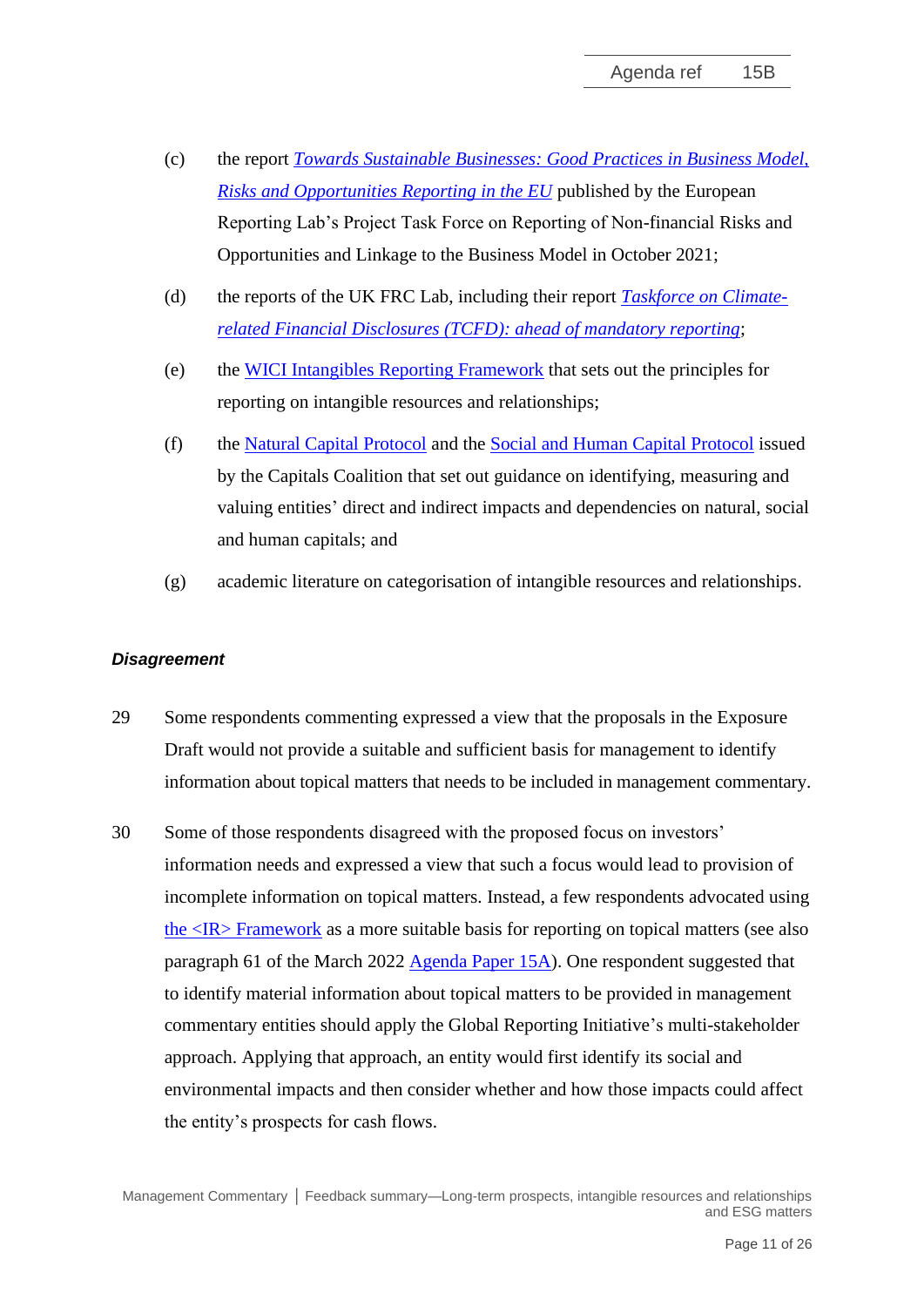- <span id="page-11-0"></span>31 Other respondents disagreed with the IASB's proposals on topical matters because in their view the proposals:
	- (a) did not provide a sufficiently clear conceptual basis for reporting on these matters:

We support the IASB's intention – as expressed in the [Exposure Draft (ED)] – to take greater account of the increased need of investors and creditors for forward-looking information, information on intangible resources, and ESG matters, through the revision of [Practice Statement] 1. However, we have the impression that these questions should be given more emphasis in the ED from a conceptual point of view. We acknowledge the ED contains three dedicated tables presenting numerous examples for information that might be provided in this context. We believe preparers will find these very helpful. Nevertheless, the conceptual basis following the headline "*Information about long-term prospects, intangible resources and relationships and ESG matters*" and involving the two paras. 4.16 and 4.17 of the ED seems far too short in our view. Furthermore, we note the IASB, firstly, has located this section of the ED within the chapter B "Areas of content" but separately from the actual areas of content, and, secondly, has addressed the issues repeatedly in almost all other sections of the ED, but to varying degrees in depth and granularity. Therefore, we fail to recognise the IASB's approach of considering and embedding the issue of information about long-term prospects etc. in PS 1 from a conceptual perspective.

In our view, the IASB should better structure these issues and address them in a much more focused and conceptually sound manner. *CL39 Accounting Standards Committee of Germany* 

(b) were not specific or prominent enough to reflect the important role of these matters in the entity's value creation process. In particular, one respondent argued that discussing the requirements and guidance on reporting on topical matters in an appendix may be interpreted as implying low importance of information about such matters.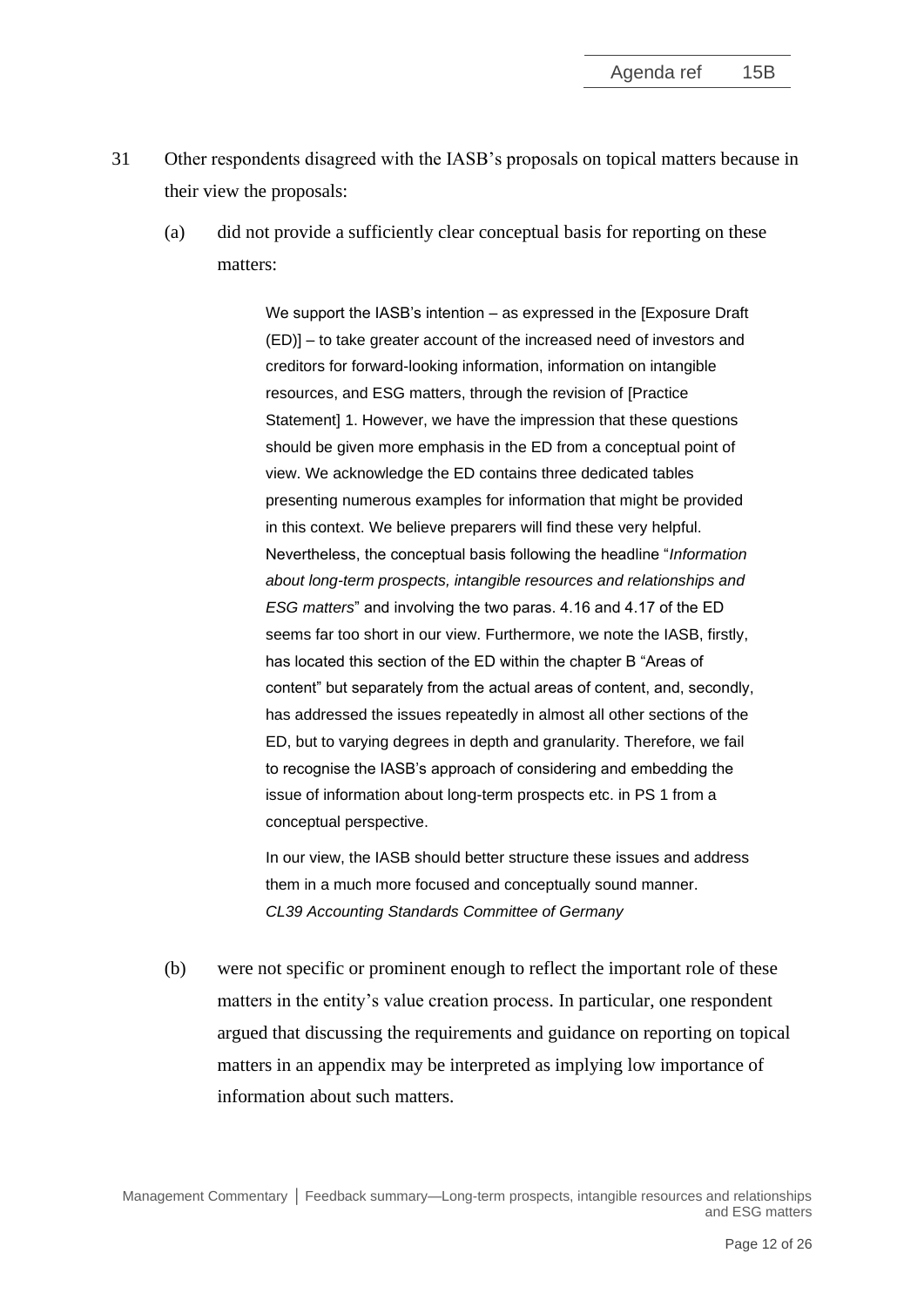## **Proposals on matters that could affect an entity's long-term prospects**

- <span id="page-12-0"></span>32 A few respondents commented on the proposed requirements and guidance on reporting on matters that could affect an entity's long-term prospects. Their comments included:
	- (a) add a requirement to specify in management commentary how management defines short term, medium term and long term.
	- (b) to avoid diversity in practice, provide guidance on the notion of 'long-term', including on how it relates to the notion of 'going concern'.
	- (c) add guidance on providing information about an entity's long-term viability:

We further suggest the Board considers including elements that help describe an entity's longer-term viability such as lookout period (including an explanation of the time horizons and how they are established), principal risks factored into forecasting and any qualifications and assumptions. The Practice Statement would benefit from specifying information that provides shareholders with a clearer understanding of the way those charged with governance are managing the principal risks to their invested capital. This information should focus on the processes by which the business is managed and protected on a longer-term basis. *CL68 Deloitte*

(d) improve guidance to prevent entities omitting information related to the entity's long-term prospects.

#### **Proposals on intangible resources and relationships**

- <span id="page-12-1"></span>33 Some respondents—mainly standard-setters, accountancy bodies and accounting firms—suggested refinements to the proposed requirements and guidance on reporting on intangible resources and relationships.
- 34 A few respondents asked the IASB to clarify in the Practice Statement that intangible resources and relationships in the context of management commentary: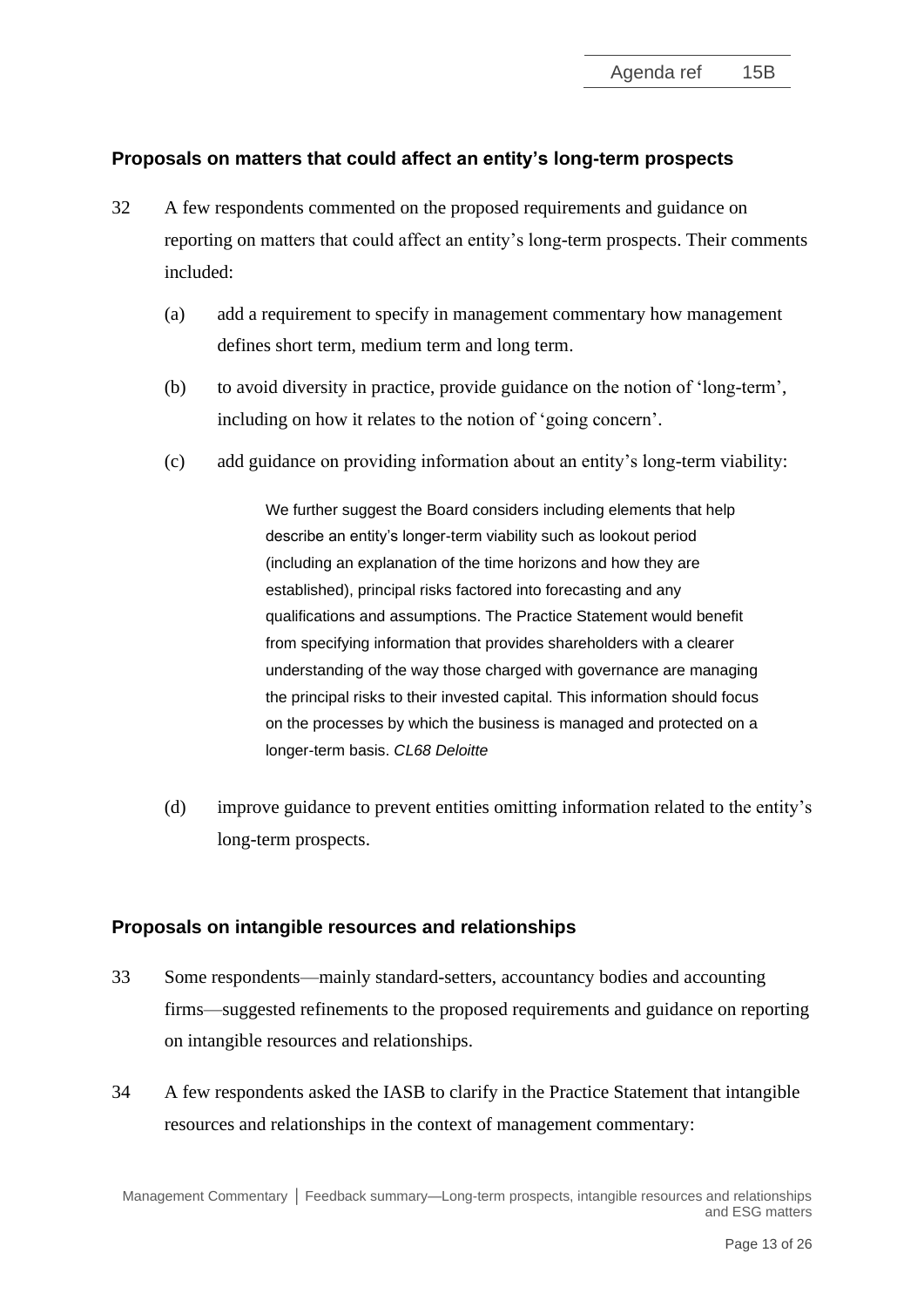- (a) are broader than intangible assets recognised in the financial statements and would include internally generated intangible assets that are not recognised in financial statements.
- (b) are part of matters that could affect the entity's long-term prospects.
- (c) include not only resources but also commitments and obligations:

We believe that further guidance is required on what constitutes 'intangible resources and relationships' in the context of management commentary. The Board should also clarify that the term 'intangible resources and relationships' includes existing commitments and obligations, as they are critical to maintaining enterprise value. *CL68 Deloitte*

35 A few respondents pointed out that information about intangible resources and relationships is required in both the entity's financial statements and its management commentary. A respondent made a suggestion for information that could be useful to investors across the entity's reports:

> To truly aid investors and provide them with useful information, management should be required to:

- 1. Identify the key intangibles of the entire business both internally generated and acquired.
- 2. Provide an opinion on the value of those intangibles in the notes to the financial statements.
- 3. Provide an opinion of the overall business value at the reporting date, to help investors to understand whether or not their capital is allocated efficiently. *CL66 Brand Finance*
- 36 Other respondents asked the IASB to clarify the basis for determining what information about intangible resources and relationships to report in the entity's financial statements and its management commentary respectively. These respondents suggested that the IASB should consider reporting on intangible resources and relationships holistically—that is both in financial statements and in management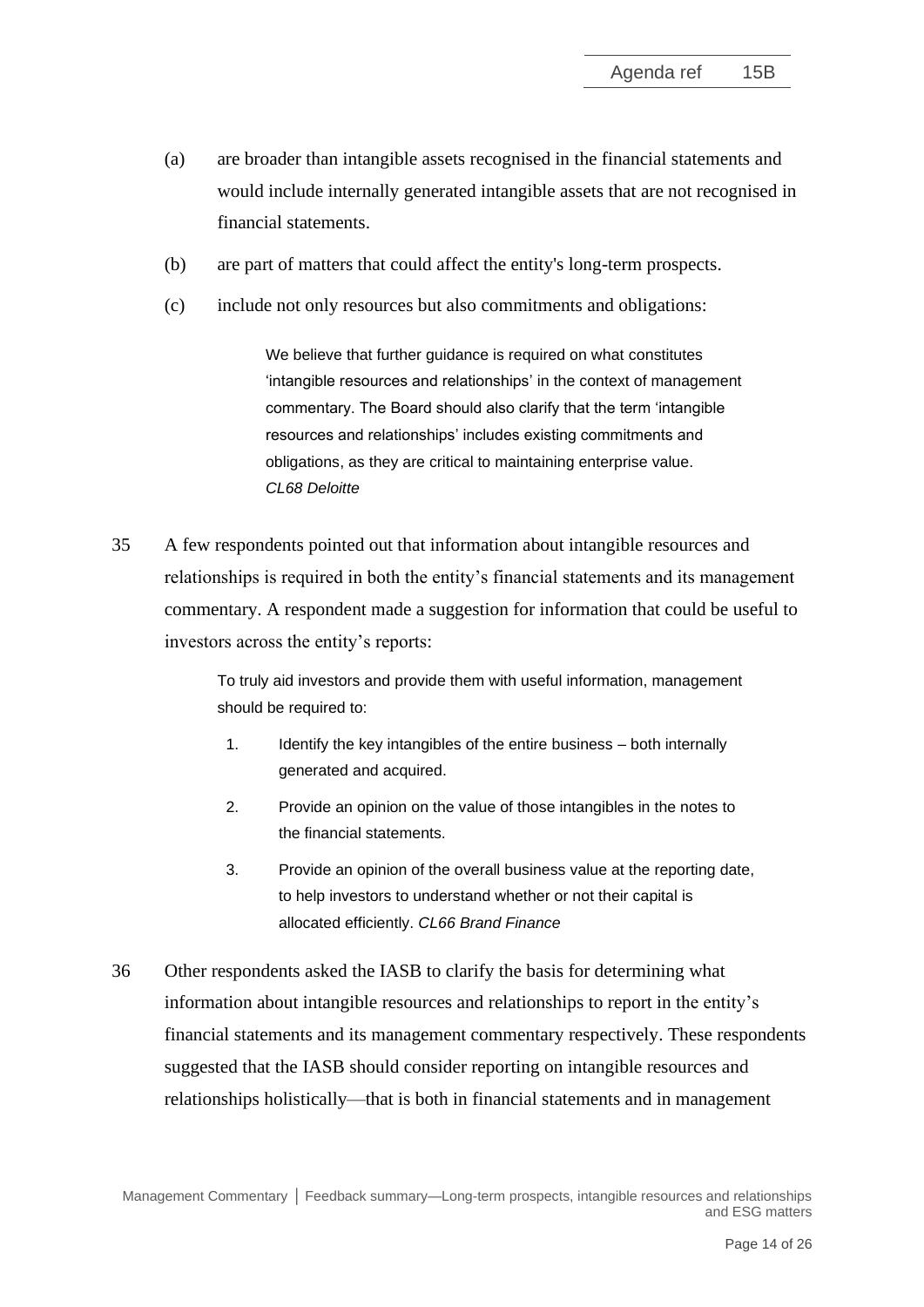commentary—before determining the scope of information about intangible resources and relationships to be required in management commentary:

We recommend however to analyse further whether more comprehensive information about intangible resources is better placed and disclosed in the notes and then cross-referenced in management commentary. In line with our recent recommendation for the IASB's Agenda Consultation in our comment letter of 10 September 2021 we suggest the IASB reviewing the current accounting treatment of intangibles. Only on this basis the robust decision might be taken subsequently, whether additional disclosures in the management commentary are then indeed indispensable or not when considering its specific purpose. *CL11 German Insurance Association*

- 37 A few respondents made suggestions for expanding the requirements and guidance on intangible resources and relationships. These suggestions included:
	- (a) expand the discussion of intangible resources and relationships in the Practice Statement to explain their role in the process of value creation:

… the specific and unique role of intangibles in the value creation:

- (a) Intangibles have a synergic nature and most intangible assets do not create income on their own but only in conjunction with other assets.
- (b) Intangibles can have a positive or negative effect on value creation; they can create both risks and opportunities.
- (c) Unlike tangible assets, intangibles are 'scalable' which means that can be used repeatedly and in multiple places at the same time (e.g., knowledge). *CL79 European Financial Reporting Advisory Group*
- (b) add disclosure requirements for internally generated intangible resources that are not recognised in the financial statements (for example, brands or client and supplier relationships).
- (c) add more examples related to intangible resources and relationships (see paragraphs [55](#page-22-1)[–56\)](#page-23-1).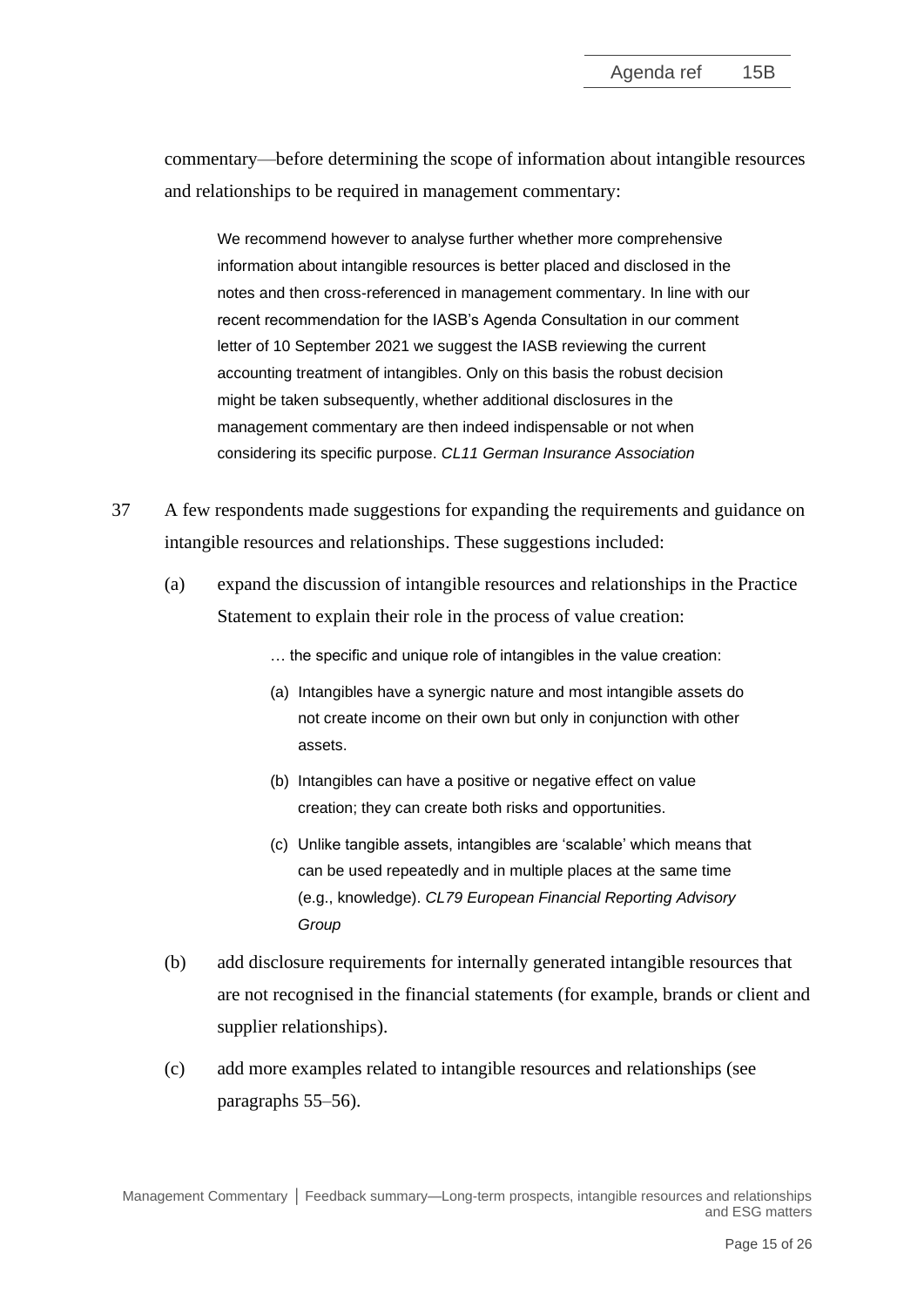- <span id="page-15-0"></span>38 Some investors emphasised the importance of metrics that provide insight into an entity's intangible resources and relationships, for example staff turnover and customer satisfaction scores. Investors further suggested that in preparing management commentary, management should not:
	- (a) include long narrative descriptions of intangible resources and relationships; or
	- (b) attempt to ascribe a monetary value to intangible resources and relationships.

#### **The need to address governance-related matters**

- <span id="page-15-1"></span>39 Many of those commenting on the requirements and guidance on topical matters including many standard-setters, accountancy bodies, accounting firms and investors—expressed a view that the Practice Statement should explicitly address reporting on governance-related matters in management commentary. Their arguments included:
	- (a) investors need information about governance-related matters for their assessment of management's stewardship of the entity's resources as well as for their assessment of future cash flows because governance and governance mechanisms are essential to the entity's value creation and can affect the entity's enterprise value.
	- (b) different regulation of governance-related matters around the world should not preclude the IASB from requiring material information about those matters in management commentary:

Furthermore, we would like to highlight the need for equal proper reporting about the governance matters as part of the ESG matters. It might be the case that governance matters are regulated differently in different regions/ jurisdictions (paragraph BC83 of the [Exposure Draft]). Nevertheless, and specifically for this particular reason the management commentary might be incomplete if it would not include relevant information in this regard. While we agree that the management commentary is not about to regulate governance issues, but proper disclosure of information relevant to understand the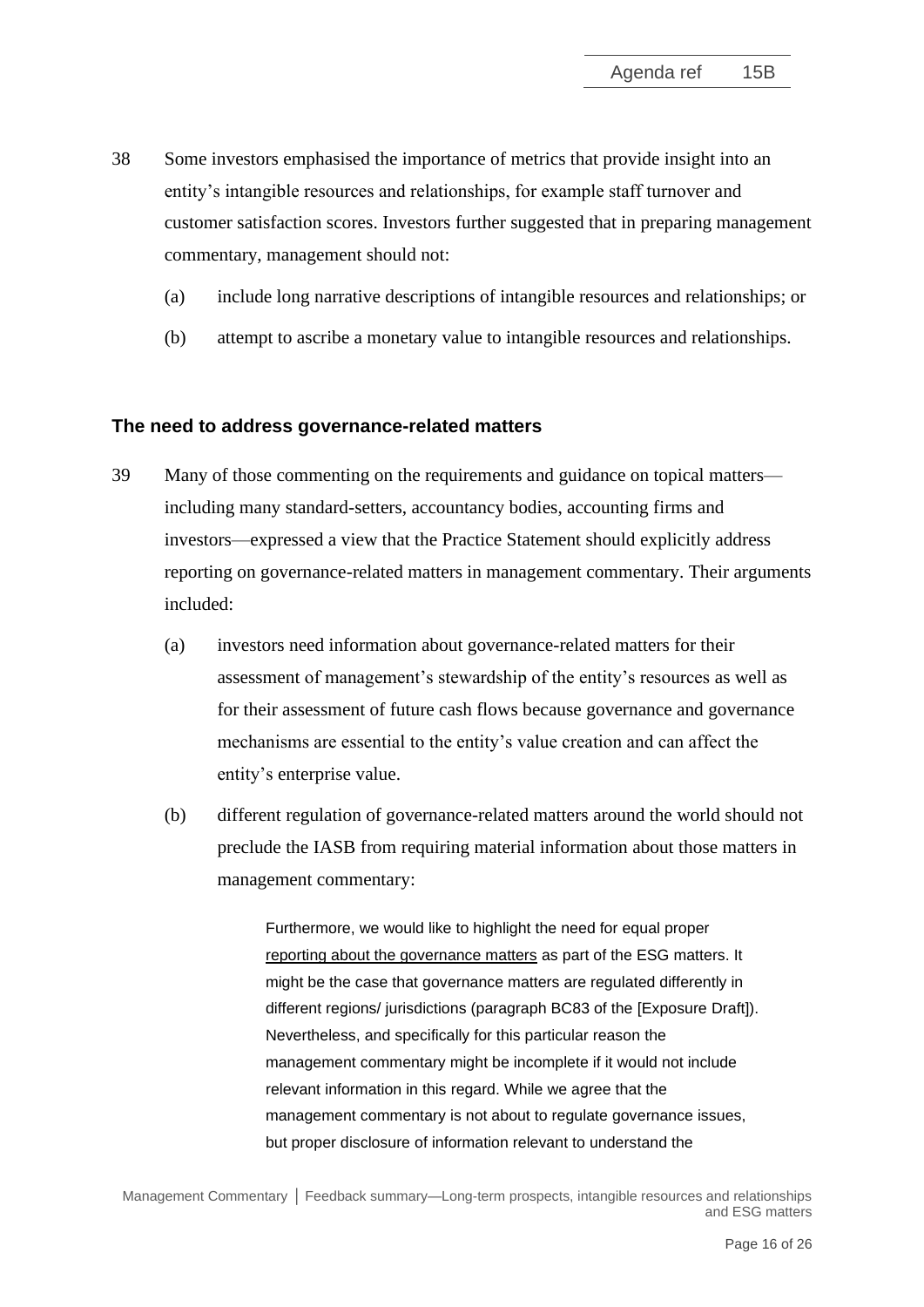governance of the reporting entity and the management is obliged to follow is from our perspective specifically important to be provided. *CL11 German Insurance Association*

- (c) setting requirements for reporting on governance-related matters in management commentary could enhance comparability in reporting across jurisdictions without creating a conflict with local regulations.
- (d) reporting on governance-related matters is needed to align the reporting in management commentary with the future requirements of the ISSB. A few respondents pointed out that 'Governance' is set out as one of the core elements in the [TCFD recommendations](https://assets.bbhub.io/company/sites/60/2021/10/FINAL-2017-TCFD-Report.pdf) that are expected to feed into the future ISSB requirements. They also pointed out that the World Economic Forum's report *[Measuring Stakeholder Capitalism: Towards Common Metrics](https://www3.weforum.org/docs/WEF_IBC_Measuring_Stakeholder_Capitalism_Report_2020.pdf)  [and Consistent Reporting of Sustainable Value Creation](https://www3.weforum.org/docs/WEF_IBC_Measuring_Stakeholder_Capitalism_Report_2020.pdf)* also included 'principles of governance' as one of the pillars for organising metrics to be reported.
- (e) providing information about the process of monitoring the entity's corporate reporting could improve credibility of information in management commentary:

Further, narrative reporting is focused on providing future-oriented information, including management strategies and risks. Such futureoriented information reflects the recognitions and assertions of corporate management, and thus, it is difficult to ensure verifiability, which results in a strong need for raising the credibility of disclosure information through reporting governance and process. Therefore, it is fundamental that the corporate reporting monitoring process of supervisory bodies, such as the board of directors including independent directors, functions effectively, and also that the governance and process related to corporate reporting are well explained to information users to enhance credibility. *CL35 Japanese Institute of Certified Public Accountants*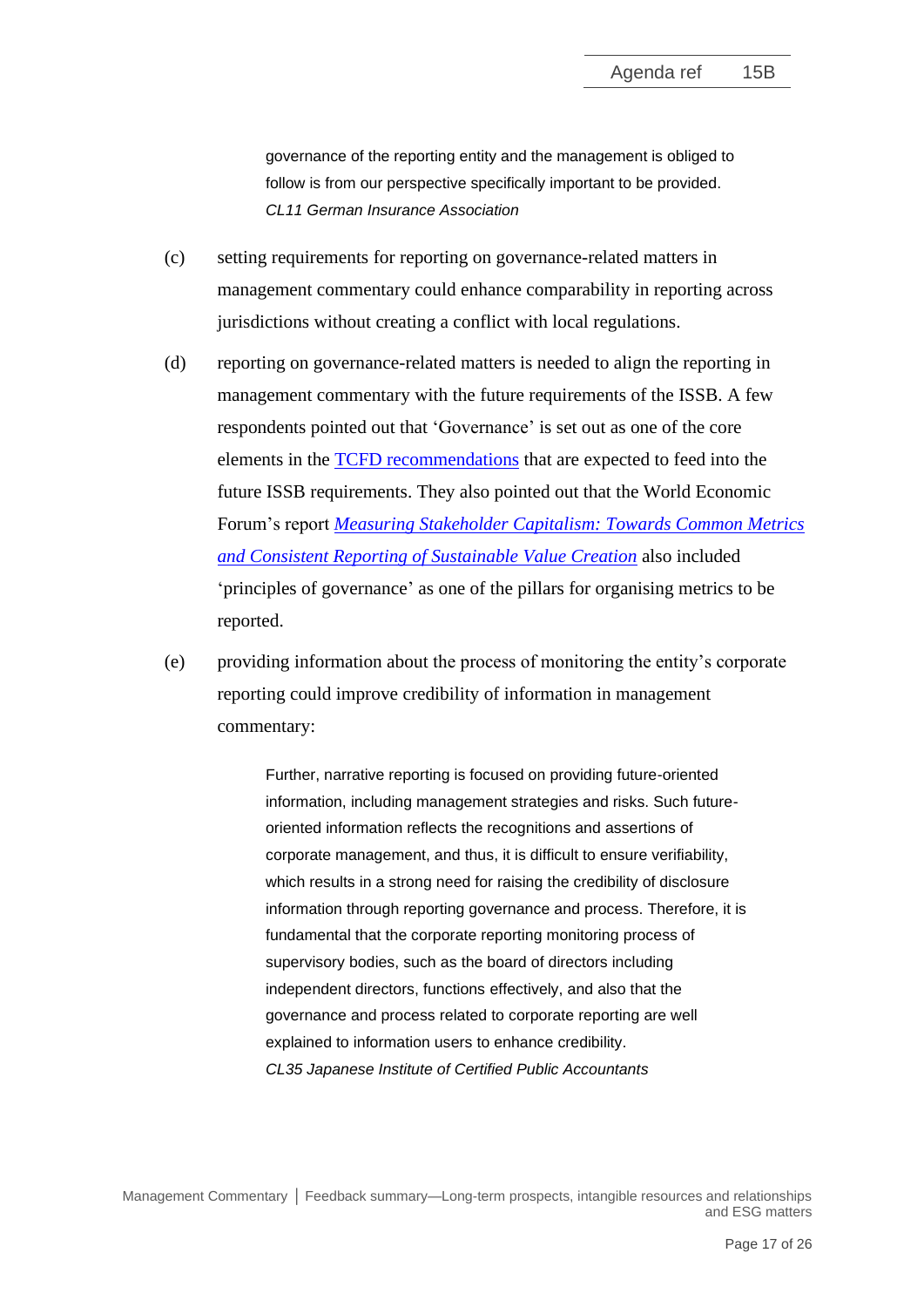40 Almost all of those commenting on governance, including almost all investors commenting, suggested that reporting should focus on how governance-related matters could affect the entity's ability to create value and generate cash flows:

> … we strongly believe the pillar of governance should be added as a separate content area to enable users to understand how the board oversees all aspects of enterprise value and how they consider risks and opportunities that inform strategy and performance over time. *CL68 Deloitte* Investors and stakeholders need information about how the governance

structure and the composition and activities of the board itself influences entities' ability to create value. *CL24 Association of Certified Chartered Accountants*

- 41 Almost all respondents suggested that management commentary should provide information for *investors'* assessments of the entity's governance. However, one respondent suggested management should provide its own analysis of the effectiveness of the entity's governance mechanisms.
- 42 The appendix to this paper summarises respondents' detailed suggestions for governance-related information that should be included in management commentary. In addition, a few respondents suggested that in developing requirements and guidance on governance-related reporting for the Practice Statement, the IASB should consider the requirements set out in section 4B Governance of the  $\langle IR \rangle$  Framework. That section requires an integrated report to answer the question 'How does the organization's governance structure support its ability to create value in the short, medium and long term?'
- 43 Some respondents commented specifically on *how* to incorporate requirements and guidance on reporting on governance-related matters in the Practice Statement:
	- (a) some suggested that such requirements and guidance should be incorporated throughout requirements for areas of content similar to requirements and guidance on environmental and social matters.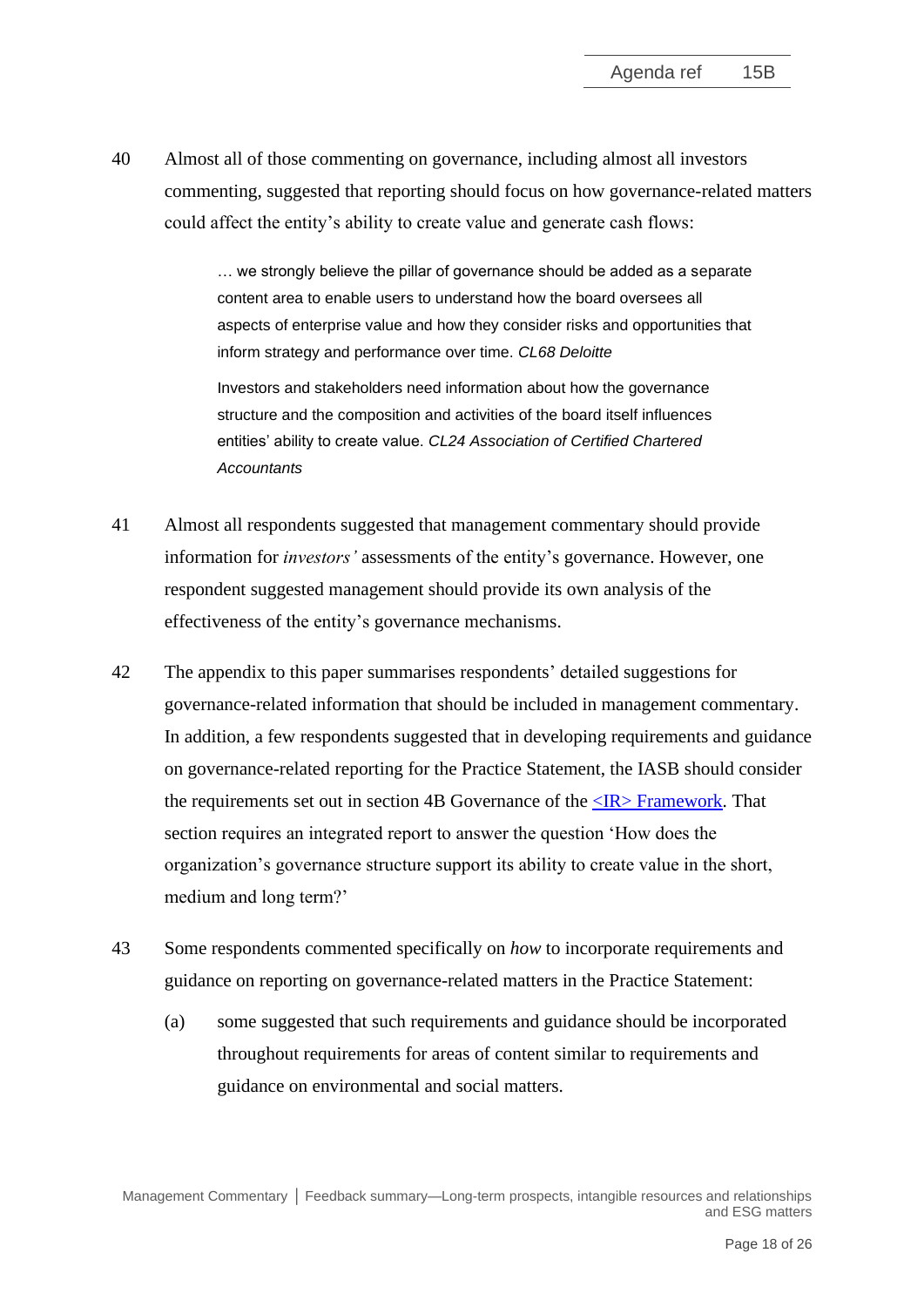(b) some suggested adding 'Governance' as a distinct area of content:

…we note that the [Exposure Draft] does not address governance in the same detail as the (other) areas of content. In our view, governance should be considered as an additional area of content. Our line of thinking is based on the observation that governance is a so-called cross-cutting issue being likewise relevant for all other areas of content. In addition, we refer to the German practice where the Governance Statement is an element of reporting contained as a separate section within the Management Report. Therefore, governance should be addressed in [Practice Statement] 1 as a separate area of content, rather than addressing it area-of-content-wise. *CL39 Accounting Standards Committee of Germany*

(c) a respondent suggested including requirements and guidance on reporting on governance-related matters both as a separate area of content and across the other areas of content:

> In EFRAG's view, guidance on governance could be included both as a separate content element (when addressing information about general governance, covering the reporting entity's general organisation) but also transversally across the other content areas (e.g., governance on risks, on ESG matters etc.) when addressing how governing bodies oversee aspects of enterprise value creation and consider all risks and opportunities that inform strategy and performance over time. *CL79 European Financial Reporting Advisory Group*

(d) a respondent suggested adding requirements and guidance on reporting on governance-related matters into a combined 'Governance, resources and relationships' area of content:

> This area of content could, in a single section, contain a description of how the governance structure supports the fulfilment of strategic objectives, addressing the relationship with society and the organization's shareholders, as well as the consideration of their needs and expectations in the definition of the strategy, risk management and management supervision. *CL60 BNDES*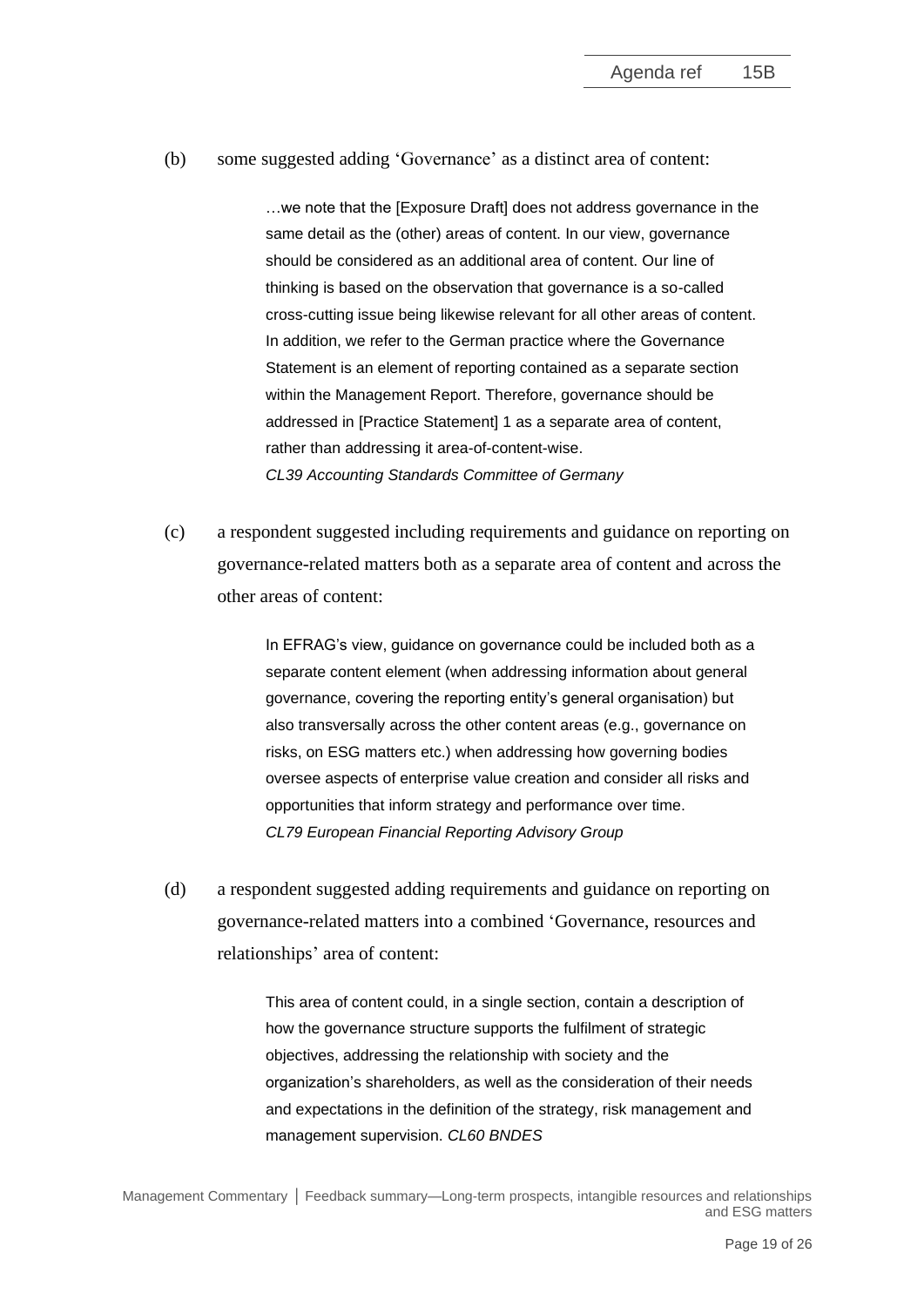- (e) a few respondents suggested adding minimum disclosure requirements for governance-related matters, for example, incorporating some of the requirements on reporting such matters from the  $\langle IR \rangle$  Framework.
- (f) a respondent suggested introducing a reference to the entity's governance into the description of assessments that management commentary is intended to help investors make.
- 44 A standard-setter suggested clarifying that governance-related information can be included in management commentary by cross-reference to another report, for example, a governance report prepared to comply with local laws or regulations. In the respondent's view, this clarification would help avoid possible duplication of information in the entity's reports.
- <span id="page-19-0"></span>45 Some respondents commented on the need to recognise in the Practice Statement the distinctive role of 'those charged with governance' in creating value for the entity and in the preparation and authorisation of management commentary and to clarify whether and how they differ from 'management'. Comments related to this topic are discussed in Agenda Paper 15F *Feedback summary—Identification, authorisation and statement of compliance*.

## **Other proposals on ESG matters**

- <span id="page-19-1"></span>46 In addition to comments suggesting the Practice Statement should explicitly address reporting on governance-related matters, some respondents suggested refinements for other aspects of the proposed requirements and guidance on ESG matters.
- 47 A few respondents pointed out that there are diverse views on the meaning of the term 'ESG matters' and suggested providing an explicit and unambiguous definition or explanation of ESG matters in the context of management commentary.
- 48 In particular, a few respondents pointed out that the term 'environmental and social matters' captures both environmental and social matters that affect the entity and the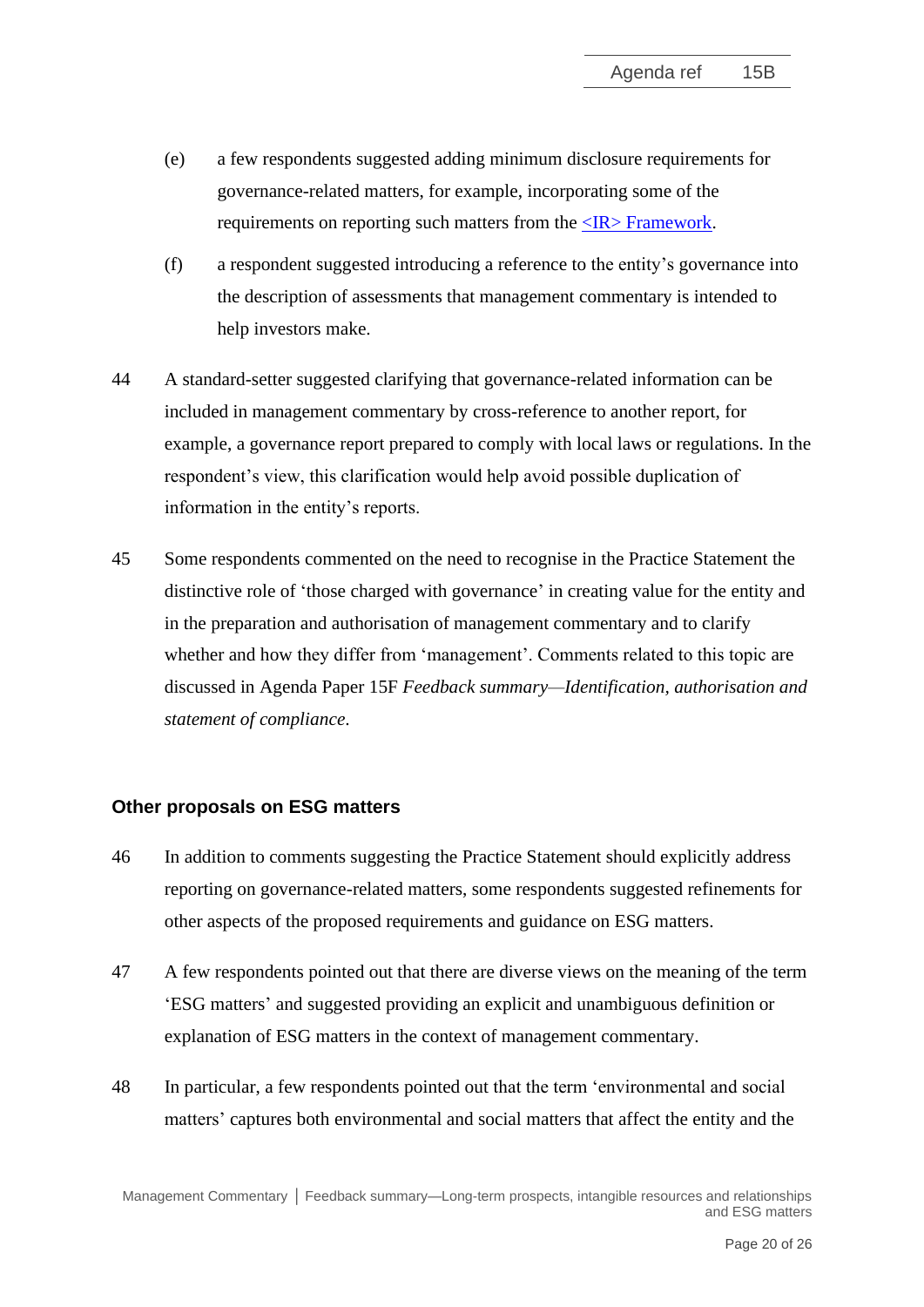impacts of the entity's activities on the environment and society. They asked for a better explanation of these aspects in the Practice Statement:

Business depends and impacts on natural, human, and social capital. These two are different things (although could be related) and affect business differently so, it is important to avoid referring to 'environmental and social matters' and define well which capitals are affected (natural, human, or social) and which is the relationship with them: impacts or dependencies. *CL65 Capitals Coalition*

- 49 A few respondents asked for a definition of the term 'impacts'.
- 50 Furthermore, as noted in paragraphs 40–42 of the March 2022 [Agenda Paper 15A,](https://www.ifrs.org/content/dam/ifrs/meetings/2022/march/iasb/ap15a-feedback-summary-project-direction.pdf) some respondents asked for clarity on:
	- (a) the boundary of sustainability-related information to be reported in management commentary; and
	- (b) whether management commentary would become a preferred location for reporting sustainability-related information that will be required by the ISSB.
- 51 Some investors highlighted that entities should not adopt a checklist approach to providing information about ESG matters. Investors emphasised the importance of:
	- (a) information about ESG matters that significantly affect the entity's business model and the industry in which the entity operates; and
	- (b) sustainability-related metrics that are comparable with those disclosed by other similar entities.
- <span id="page-20-0"></span>52 A few respondents provided suggestions for expanding the requirements and guidance on ESG matters, including that the IASB should:
	- (a) explain upfront, when introducing the areas of content in the Practice Statement, how information about ESG matters fits within the areas of content in management commentary.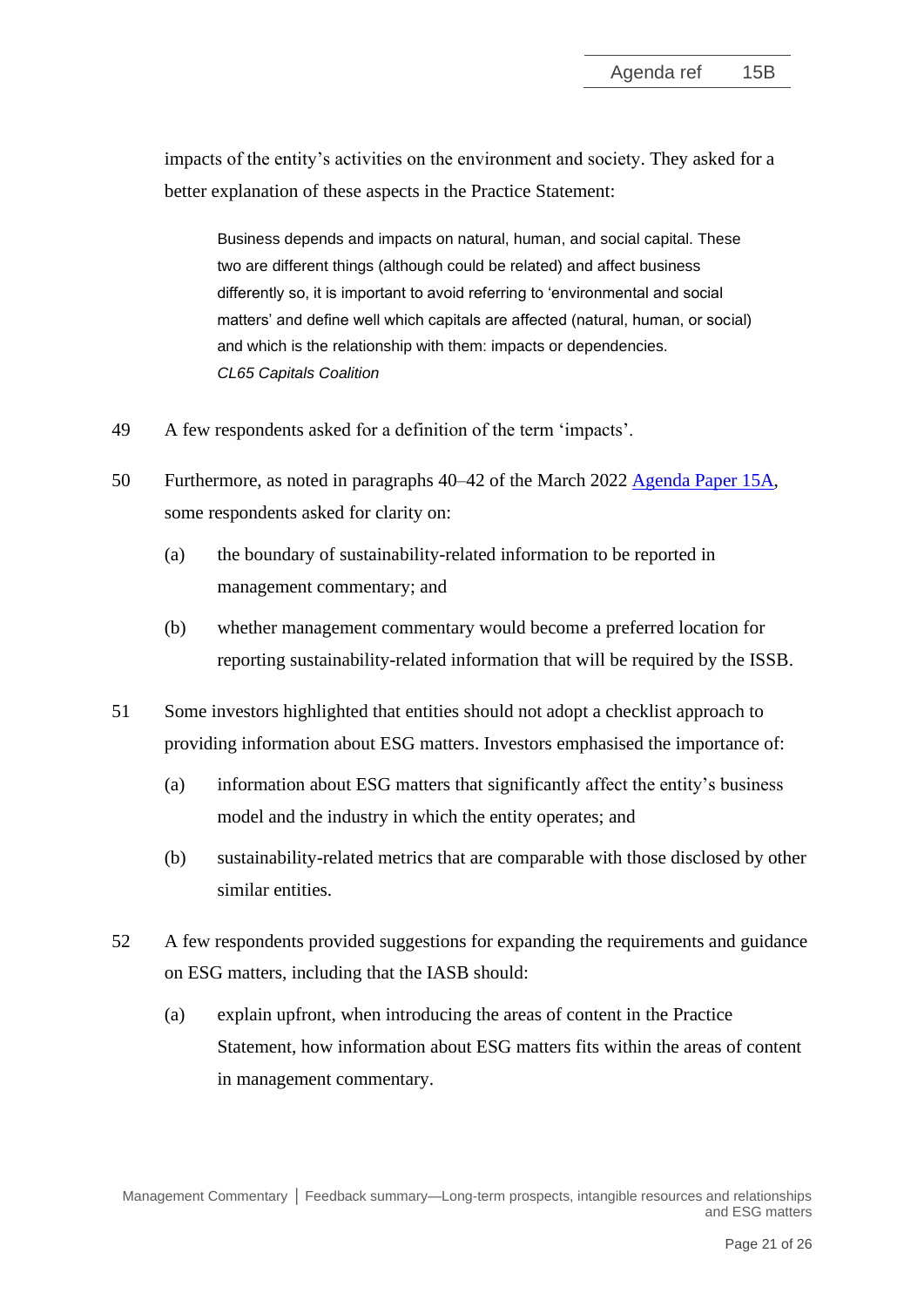- (b) add disclosure requirements for ESG matters that the entity does not control but depends on or affects by its operations, for example, water, land, ecosystems, communities.
- (c) clarify in the context of ESG matters the relationship between the concept of materiality in the Practice Statement and the notions of 'double materiality' and 'dynamic materiality' used by other bodies with an interest in sustainability reporting (see also paragraphs 24–25 of the March 2022 [Agenda Paper 15C](https://www.ifrs.org/content/dam/ifrs/meetings/2022/march/iasb/ap15c-objective-of-management-commentary.pdf)  *[Feedback summary—Objective of management commentary](https://www.ifrs.org/content/dam/ifrs/meetings/2022/march/iasb/ap15c-objective-of-management-commentary.pdf)* and paragraph 31 of Agenda Paper 15C *Feedback summary—Making materiality judgements*).

## *Note on terminology—double materiality and dynamic materiality*

The terms 'double materiality' is used in the European Commission's proposal for a [Corporate Sustainability Reporting Directive](https://eur-lex.europa.eu/legal-content/EN/TXT/HTML/?uri=CELEX:52021PC0189&from=EN) and is described as the requirement for entities to report on both:

- how sustainability issues affect the entities' performance, position and development (the 'outside-in' perspective); and
- the entities' impact on people and the environment (the 'inside-out' perspective).

The term 'double materiality' is also sometimes used to refer to an approach which seeks to address the information needs of a broader range of stakeholders—such as the approach adopted by GRI (see paragraph 30)—in addition to the information needs of investors.

The term 'dynamic materiality' is used in the paper *[Reporting on enterprise value:](https://29kjwb3armds2g3gi4lq2sx1-wpengine.netdna-ssl.com/wp-content/uploads/Reporting-on-enterprise-value_climate-prototype_Dec20.pdf)  [Illustrated with a prototype climate-related financial disclosure standard](https://29kjwb3armds2g3gi4lq2sx1-wpengine.netdna-ssl.com/wp-content/uploads/Reporting-on-enterprise-value_climate-prototype_Dec20.pdf)* to recognise that whether and how information about a matter should be provided in an entity's financial statements and other reports changes over time depending on how that matter affects enterprise value<sup>2</sup>.

<sup>2</sup> Co-authored by the CDP (formerly Carbon Disclosure Project), the Climate Disclosure Standards Board (CDSB), the Global Reporting Initiative (GRI), the International Integrated Reporting Council (IIRC) and the Sustainability Accounting Standards Board (SASB), and published in December 2020.

Management Commentary **│** Feedback summary—Long-term prospects, intangible resources and relationships and ESG matters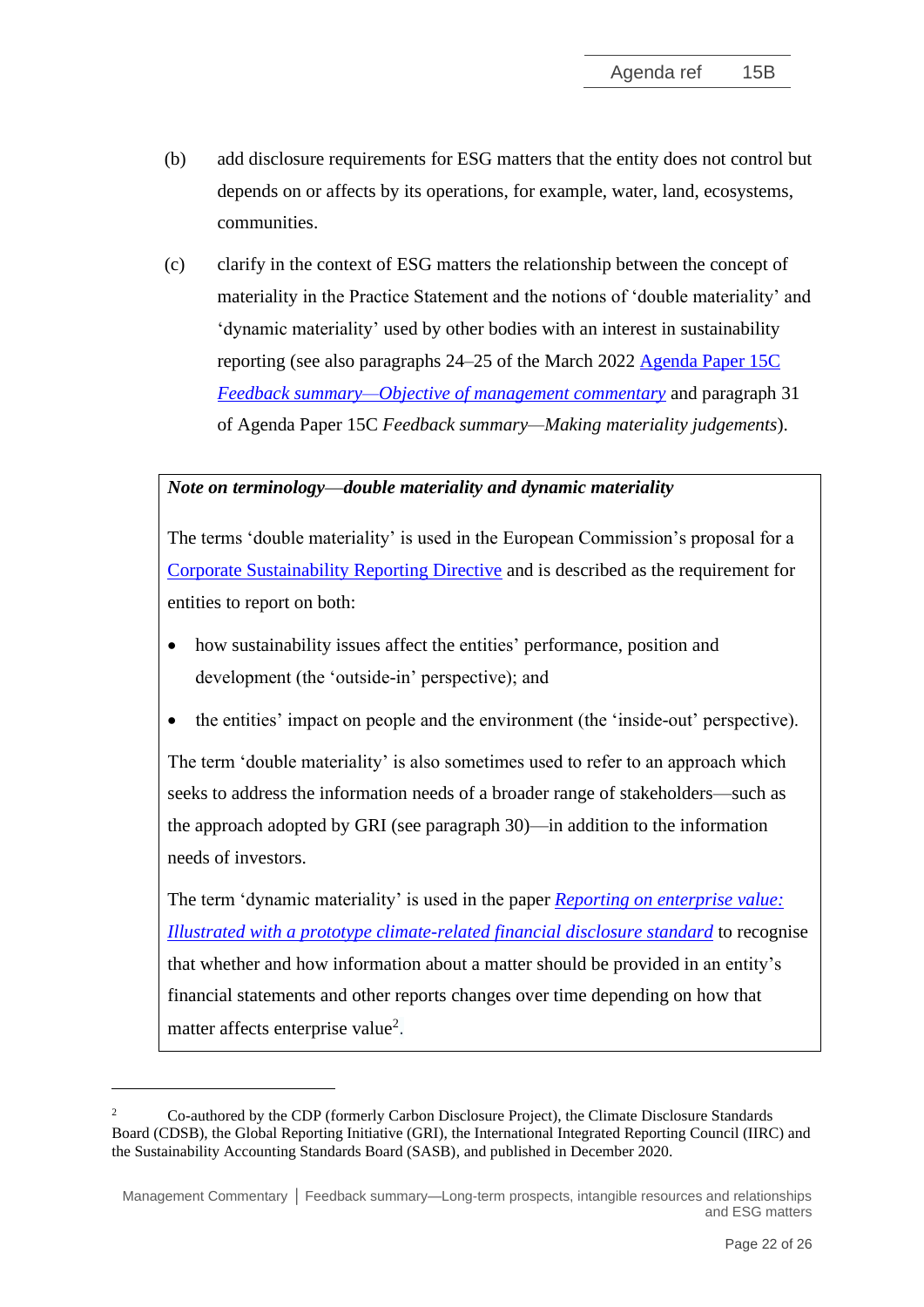- (d) give more emphasis to reporting on climate change as the most pressing sustainability issue.
- (e) consider providing transitional provisions because ESG matters is a new reporting area.
- (f) further clarify the intended interaction between the requirements and guidance in the Practice Statement and requirements and guidance on ESG matters published by other bodies.
- (g) add more examples related to ESG matters (see paragraphs [55](#page-22-1) and [57\)](#page-23-0).

## **Examples related to topical matters**

- <span id="page-22-0"></span>53 Some respondents asked the IASB to provide additional examples*—*including providing more diverse examples*—*related to reporting on topical matters:
	- (a) throughout the chapters on areas of content, including in the examples of possible key matters;
	- (b) in Chapter 15 *Examples of information that might be material*; and
	- (c) in Appendix B.
- 54 In addition, a few respondents made suggestions for increasing the prominence of examples on topical matters in the Practice Statement (see paragraphs [27\(](#page-9-0)a) and  $27(c)$  $27(c)$ ).
- <span id="page-22-1"></span>55 A few respondents suggested that examples, in particular those included in Appendix B, should cover a range of industries and entities. In particular, those respondents asked for examples related to:
	- (a) financial entities;
	- (b) industries that are less intangible resource-intensive and less environmentallyand socially-intensive than some of the industries represented in the examples in the Exposure Draft; and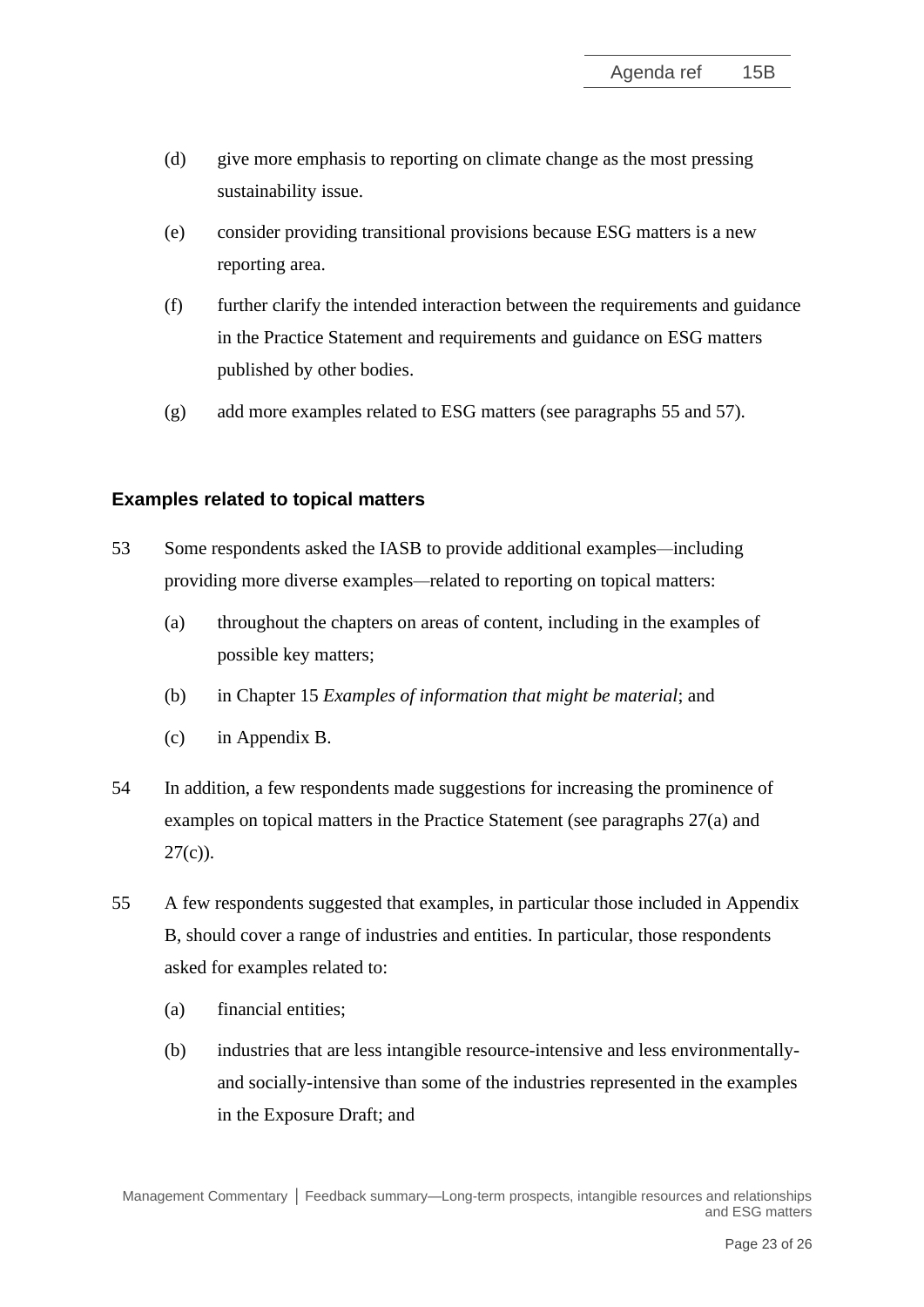- (c) modern technology and internet-based companies, such as Uber or Amazon, that are quite different from traditional brick and mortar companies and whose resources are largely off-balance sheet.
- <span id="page-23-1"></span>56 Detailed comments on examples related to intangible resources and relationships included:
	- (a) increase the number of examples related to intangible resources and relationships when illustrating the variety of resources an entity may have;
	- (b) add examples related to intangible resources and relationships in Chapter 15, including:
		- (i) examples related to internally generated intangible assets;
		- (ii) examples illustrating the synergic nature of intangible resources and relationships, that is that they contribute to the creation of value in combination with other intangible or other assets; and
		- (iii) examples of 'negative intangibles' that are not resources but may create liabilities, such as environmental spills or poor corporate reputation that can negatively affect the enterprise value; and
	- (c) provide in Appendix B 'less obvious' examples of key intangible resources and relationships.
- <span id="page-23-0"></span>57 Detailed comments on examples related to environmental and social matters included:
	- (a) provide examples of key environmental and social matters that may need to be discussed in management commentary;
	- (b) add to Chapter 15 examples related to environmental and social matters, including:
		- (i) an example of due diligence processes implemented to assess environmental and social matters;
		- (ii) an example of a scenario analysis evaluating climate-related risks and opportunities that can affect the entity's value creation and future cash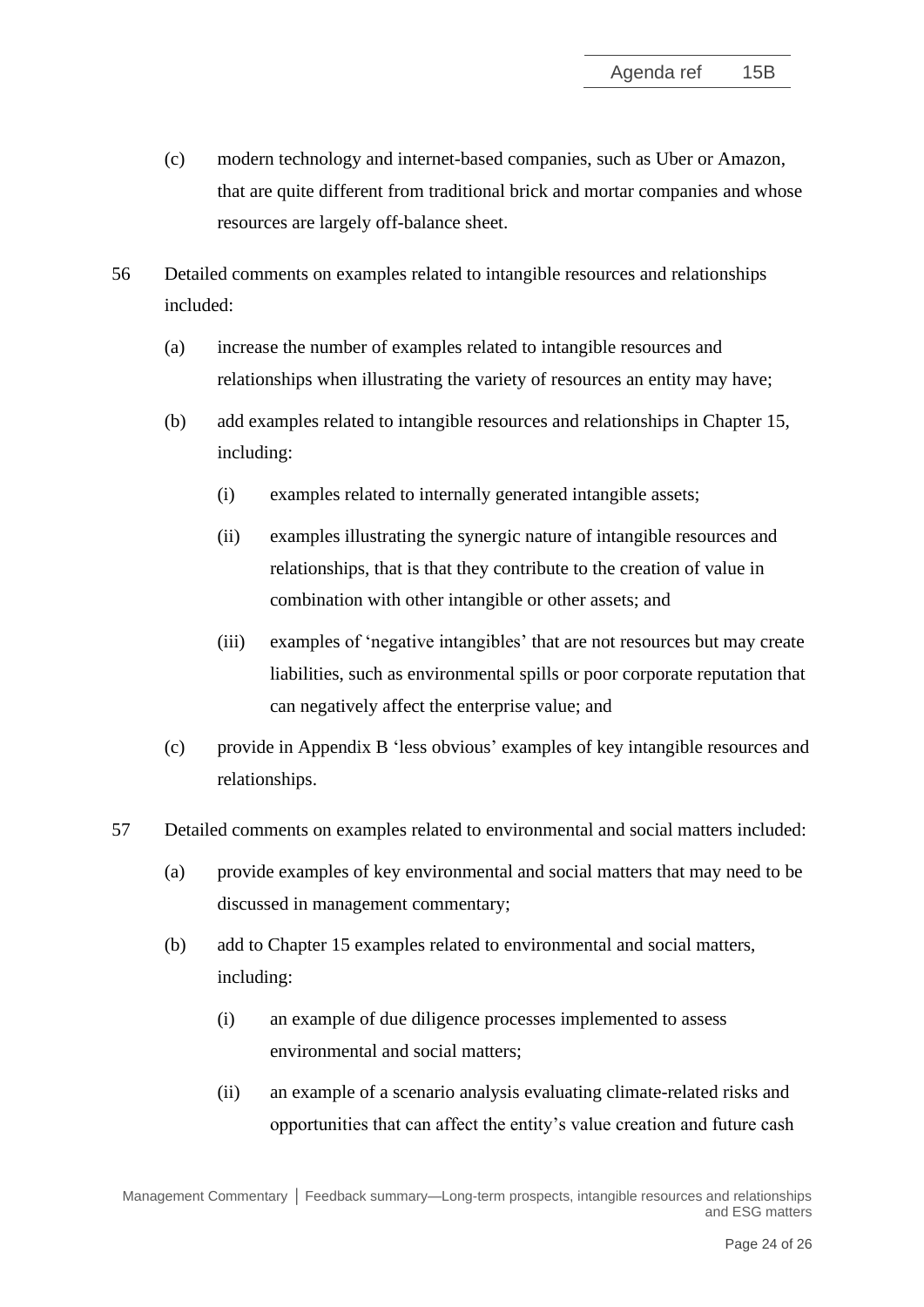flows. Such a scenario analysis could demonstrate the resilience of the entity's business model and the effectiveness of management's strategy and risk management;

- (iii) an example of the impacts of an entity's activities on the environment and society (the so called 'inside out' impacts) that may be financially material; and
- (iv) an example that addresses both environment and social factors;
- (c) add to Appendix B examples that focus not only on compliance with regulatory requirements but also on opportunities and durability of the entity's business model such as examples related to:
	- (i) economic benefits of investing in a 'circular economy' that is regenerative by design and aims to decouple growth from the consumption of finite resources;
	- (ii) benefits of adaptation to the climate change;
	- (iii) human capital and human rights; and
	- (iv) environmental factors other than those related to climate, for example, biodiversity.

## **Question for IASB members**

#### **Question for IASB members**

Do you have any questions or comments on the feedback reported in this paper?